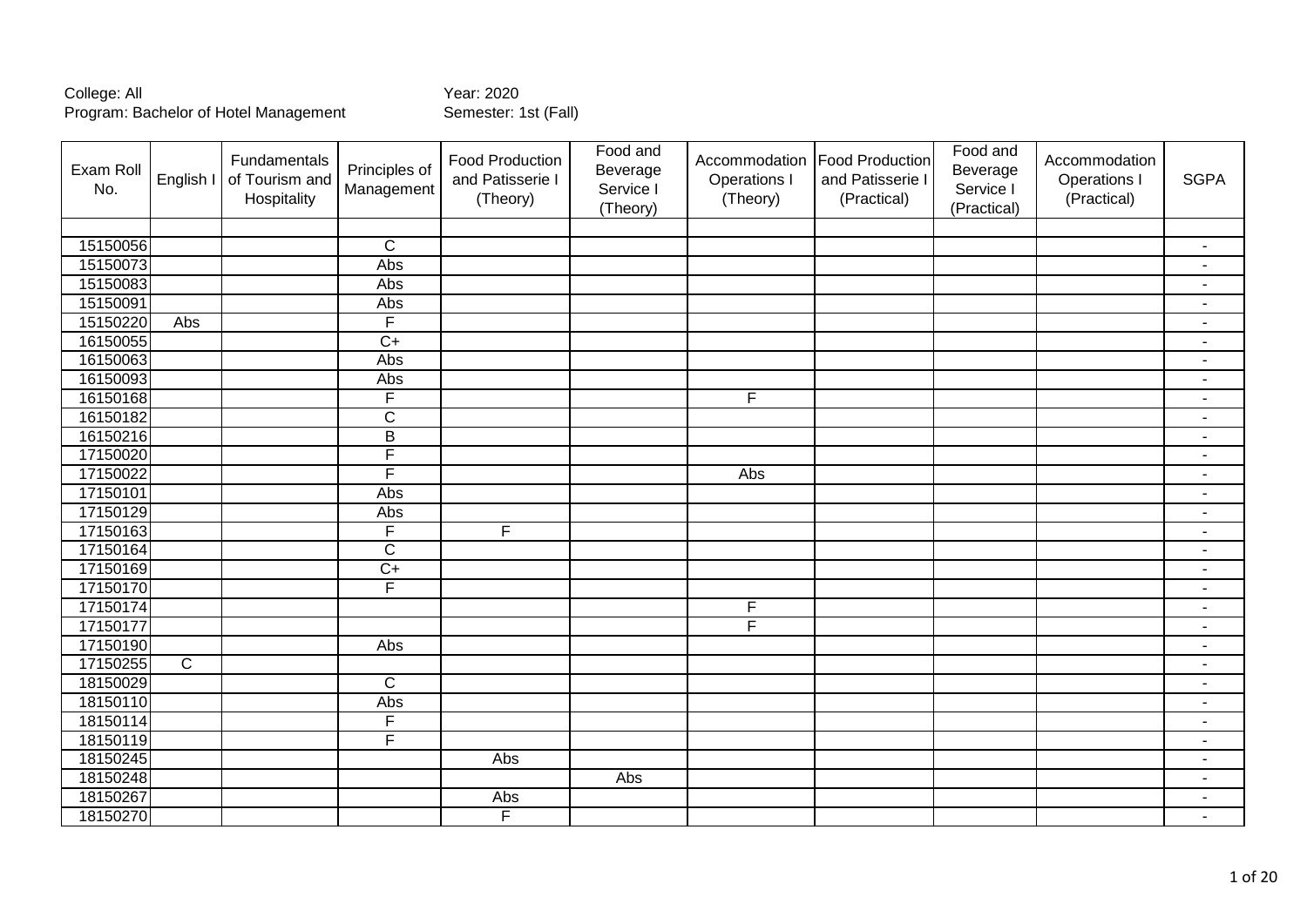| Exam Roll<br>No. | English I | Fundamentals<br>of Tourism and<br>Hospitality | Principles of<br>Management | <b>Food Production</b><br>and Patisserie I<br>(Theory) | Food and<br>Beverage<br>Service I<br>(Theory) | Accommodation<br>Operations I<br>(Theory) | <b>Food Production</b><br>and Patisserie I<br>(Practical) | Food and<br>Beverage<br>Service I<br>(Practical) | Accommodation<br>Operations I<br>(Practical) | <b>SGPA</b>    |
|------------------|-----------|-----------------------------------------------|-----------------------------|--------------------------------------------------------|-----------------------------------------------|-------------------------------------------|-----------------------------------------------------------|--------------------------------------------------|----------------------------------------------|----------------|
|                  |           |                                               |                             |                                                        |                                               |                                           |                                                           |                                                  |                                              |                |
| 18150327         |           |                                               |                             | $\overline{F}$                                         |                                               |                                           |                                                           |                                                  |                                              | $\blacksquare$ |
| 18150419         |           |                                               | $\overline{C}$              |                                                        |                                               |                                           |                                                           |                                                  |                                              | $\sim$         |
| 18150441         |           |                                               | $\overline{C+}$             |                                                        |                                               |                                           |                                                           |                                                  |                                              | $\sim$         |
| 18150452         |           |                                               | $\overline{C+}$             |                                                        |                                               |                                           |                                                           |                                                  |                                              | $\sim$         |
| 18150455         |           |                                               | $\overline{B+}$             |                                                        |                                               |                                           |                                                           |                                                  |                                              | $\sim$         |
| 18150468         |           |                                               | $\overline{C}$              |                                                        |                                               |                                           |                                                           |                                                  |                                              | $\blacksquare$ |
| 18150478         |           |                                               | F                           |                                                        |                                               |                                           |                                                           |                                                  |                                              | $\blacksquare$ |
| 18150488         |           |                                               | F                           |                                                        |                                               |                                           |                                                           |                                                  |                                              | $\blacksquare$ |
| 18150518         |           |                                               | $B -$                       |                                                        |                                               |                                           |                                                           |                                                  |                                              | $\blacksquare$ |
| 18150524         |           |                                               | $\overline{\text{C}}$       |                                                        |                                               |                                           |                                                           |                                                  |                                              | $\blacksquare$ |
| 18150579         |           |                                               | $\overline{\mathsf{C}}$     |                                                        |                                               |                                           |                                                           |                                                  |                                              | $\blacksquare$ |
| 18150622         |           |                                               | $\overline{C+}$             |                                                        |                                               |                                           |                                                           |                                                  |                                              | $\blacksquare$ |
| 18150629         |           |                                               | $\overline{\text{c}}$       |                                                        |                                               |                                           |                                                           |                                                  |                                              | $\blacksquare$ |
| 19150003         |           |                                               |                             | $\overline{C+}$                                        |                                               |                                           |                                                           |                                                  |                                              | $\blacksquare$ |
| 19150004         |           |                                               |                             | $\overline{C}$                                         |                                               |                                           |                                                           |                                                  |                                              | $\blacksquare$ |
| 19150006         |           |                                               |                             | Abs                                                    |                                               |                                           |                                                           |                                                  |                                              | $\sim$         |
| 19150007         |           |                                               |                             | F                                                      |                                               |                                           |                                                           |                                                  |                                              | $\sim$         |
| 19150010         |           |                                               |                             | F                                                      |                                               |                                           |                                                           |                                                  |                                              | $\blacksquare$ |
| 19150015         |           |                                               |                             | Abs                                                    |                                               |                                           |                                                           |                                                  |                                              | $\blacksquare$ |
| 19150017         |           |                                               |                             | F                                                      |                                               |                                           |                                                           |                                                  |                                              | $\blacksquare$ |
| 19150018         |           |                                               |                             | F                                                      |                                               |                                           |                                                           |                                                  |                                              | $\blacksquare$ |
| 19150019         |           | Abs                                           |                             | $\overline{\mathsf{F}}$                                | Abs                                           |                                           |                                                           |                                                  |                                              | $\blacksquare$ |
| 19150022         |           |                                               |                             | $\overline{D+}$                                        |                                               |                                           |                                                           |                                                  |                                              | $\blacksquare$ |
| 19150025         |           |                                               |                             | $\overline{D+}$                                        |                                               |                                           |                                                           |                                                  |                                              | $\blacksquare$ |
| 19150029         |           |                                               |                             | F                                                      |                                               |                                           |                                                           |                                                  |                                              | $\sim$         |
| 19150090         |           |                                               |                             | $B+$                                                   |                                               |                                           |                                                           |                                                  |                                              | $\blacksquare$ |
| 19150098         |           |                                               | F                           |                                                        |                                               |                                           |                                                           |                                                  |                                              | $\blacksquare$ |
| 19150116         |           |                                               | $\overline{C}$              | $\overline{C}$                                         |                                               |                                           |                                                           |                                                  |                                              | $\blacksquare$ |
| 19150125         |           |                                               |                             | F                                                      |                                               |                                           |                                                           |                                                  |                                              | $\sim$         |
| 19150140         |           |                                               |                             | F                                                      |                                               |                                           |                                                           |                                                  |                                              | $\blacksquare$ |
| 19150146         |           |                                               | $\overline{F}$              |                                                        |                                               |                                           |                                                           |                                                  |                                              | $\sim$         |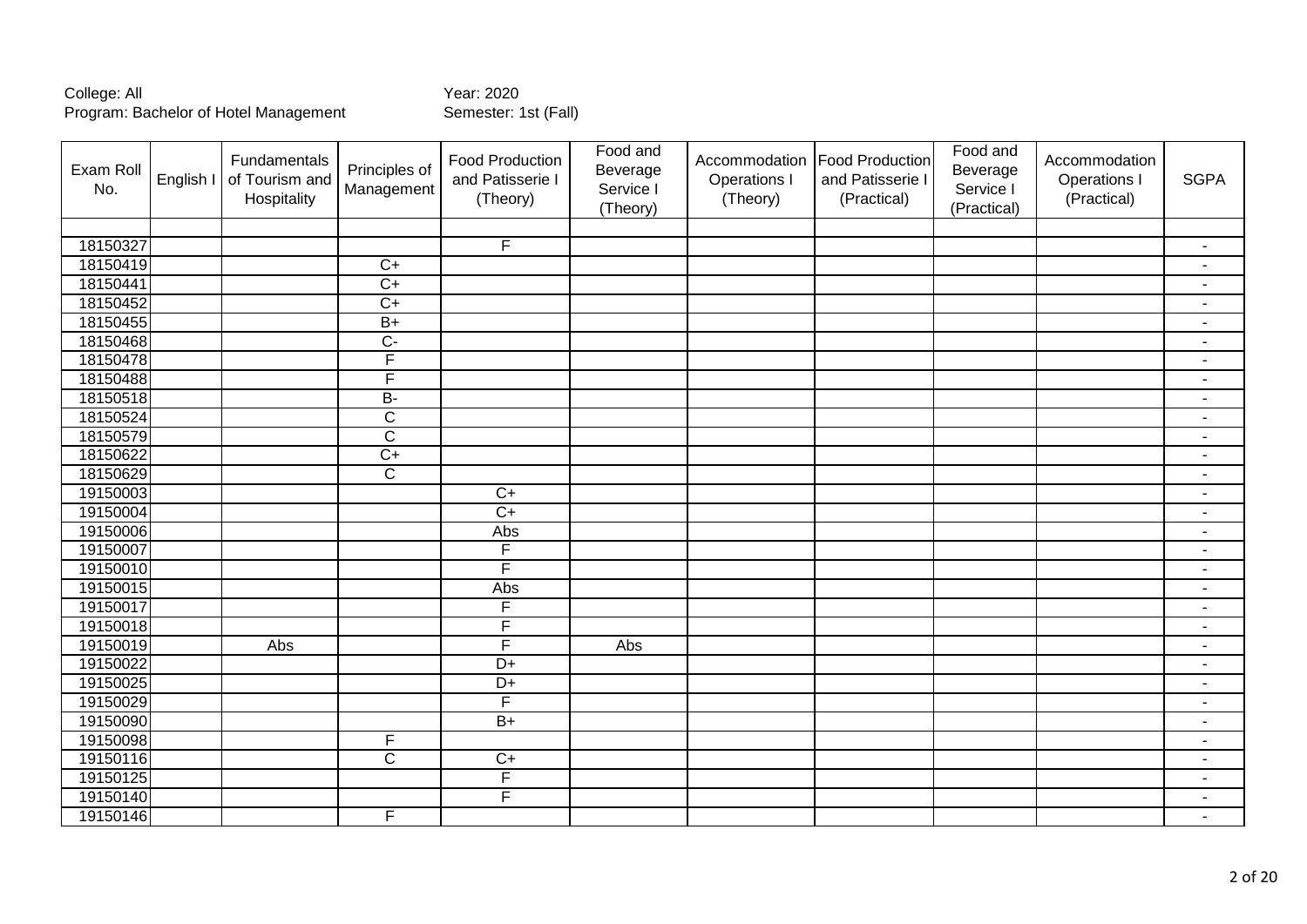| Exam Roll<br>No. | English I | Fundamentals<br>of Tourism and<br>Hospitality | Principles of<br>Management | <b>Food Production</b><br>and Patisserie I<br>(Theory) | Food and<br>Beverage<br>Service I<br>(Theory) | Accommodation<br><b>Operations I</b><br>(Theory) | <b>Food Production</b><br>and Patisserie I<br>(Practical) | Food and<br>Beverage<br>Service I<br>(Practical) | Accommodation<br>Operations I<br>(Practical) | <b>SGPA</b>              |
|------------------|-----------|-----------------------------------------------|-----------------------------|--------------------------------------------------------|-----------------------------------------------|--------------------------------------------------|-----------------------------------------------------------|--------------------------------------------------|----------------------------------------------|--------------------------|
|                  |           |                                               |                             |                                                        |                                               |                                                  |                                                           |                                                  |                                              |                          |
| 19150148         |           |                                               | $\mathbf C$                 |                                                        |                                               |                                                  |                                                           |                                                  |                                              | $\blacksquare$           |
| 19150149         |           |                                               | F                           |                                                        |                                               |                                                  |                                                           |                                                  |                                              | $\blacksquare$           |
| 19150153         |           |                                               |                             | Abs                                                    |                                               |                                                  |                                                           |                                                  |                                              | $\blacksquare$           |
| 19150155         |           |                                               | Abs                         |                                                        |                                               |                                                  |                                                           |                                                  |                                              | $\blacksquare$           |
| 19150162         |           |                                               |                             |                                                        | F                                             |                                                  |                                                           |                                                  |                                              | $\blacksquare$           |
| 19150163         |           |                                               | Abs                         | F                                                      |                                               |                                                  |                                                           |                                                  |                                              | $\sim$                   |
| 19150168         |           |                                               |                             | $\overline{\mathsf{F}}$                                | $\overline{F}$                                |                                                  |                                                           |                                                  |                                              | $\blacksquare$           |
| 19150171         |           |                                               | $C+$                        |                                                        |                                               |                                                  |                                                           |                                                  |                                              | $\blacksquare$           |
| 19150178         |           |                                               |                             |                                                        |                                               | F                                                |                                                           |                                                  |                                              | $\overline{\phantom{a}}$ |
| 19150182         |           |                                               | F                           |                                                        |                                               |                                                  |                                                           |                                                  |                                              | $\blacksquare$           |
| 19150183         |           |                                               | Abs                         |                                                        |                                               |                                                  |                                                           |                                                  |                                              | $\overline{\phantom{a}}$ |
| 19150193         |           |                                               | F                           | F                                                      |                                               |                                                  |                                                           |                                                  |                                              | $\blacksquare$           |
| 19150194         |           |                                               |                             | Abs                                                    |                                               |                                                  |                                                           |                                                  |                                              | $\blacksquare$           |
| 19150207         |           |                                               | $B+$                        |                                                        |                                               |                                                  |                                                           |                                                  |                                              | $\blacksquare$           |
| 19150208         |           |                                               | $\overline{F}$              | $\overline{C}$                                         |                                               |                                                  |                                                           |                                                  |                                              | $\blacksquare$           |
| 19150209         |           |                                               | F                           |                                                        |                                               |                                                  |                                                           |                                                  |                                              | $\overline{\phantom{a}}$ |
| 19150211         |           |                                               |                             | F                                                      | $\overline{F}$                                |                                                  |                                                           |                                                  |                                              | $\blacksquare$           |
| 19150215         |           |                                               | $\overline{F}$              |                                                        |                                               |                                                  |                                                           |                                                  |                                              | $\overline{\phantom{a}}$ |
| 19150219         |           |                                               |                             | $B -$                                                  |                                               |                                                  |                                                           |                                                  |                                              | $\sim$                   |
| 19150227         |           |                                               | $\overline{F}$              |                                                        |                                               |                                                  |                                                           |                                                  |                                              | $\blacksquare$           |
| 19150228         |           |                                               | F                           | $\overline{F}$                                         |                                               |                                                  |                                                           |                                                  |                                              | $\blacksquare$           |
| 19150229         |           |                                               | $\overline{F}$              |                                                        |                                               |                                                  |                                                           |                                                  |                                              | $\blacksquare$           |
| 19150232         |           |                                               |                             | $C+$                                                   |                                               |                                                  |                                                           |                                                  |                                              | $\blacksquare$           |
| 19150233         |           |                                               |                             | $C+$                                                   |                                               |                                                  |                                                           |                                                  |                                              | $\blacksquare$           |
| 19150236         |           |                                               |                             | Abs                                                    |                                               |                                                  |                                                           |                                                  |                                              | $\blacksquare$           |
| 19150240         |           |                                               | $\overline{C}$              |                                                        |                                               |                                                  |                                                           |                                                  |                                              | $\blacksquare$           |
| 19150242         |           |                                               | $\overline{F}$              |                                                        |                                               |                                                  |                                                           |                                                  |                                              | $\blacksquare$           |
| 19150256         |           |                                               | $\overline{C}$              | Abs                                                    | Abs                                           |                                                  |                                                           |                                                  |                                              | $\blacksquare$           |
| 19150260         |           |                                               |                             | F                                                      |                                               |                                                  |                                                           |                                                  |                                              | $\blacksquare$           |
| 19150262         |           |                                               | F                           |                                                        |                                               |                                                  |                                                           |                                                  |                                              | $\blacksquare$           |
| 19150265         |           |                                               | $\overline{C}$              | Abs                                                    | $B -$                                         |                                                  |                                                           |                                                  |                                              | $\blacksquare$           |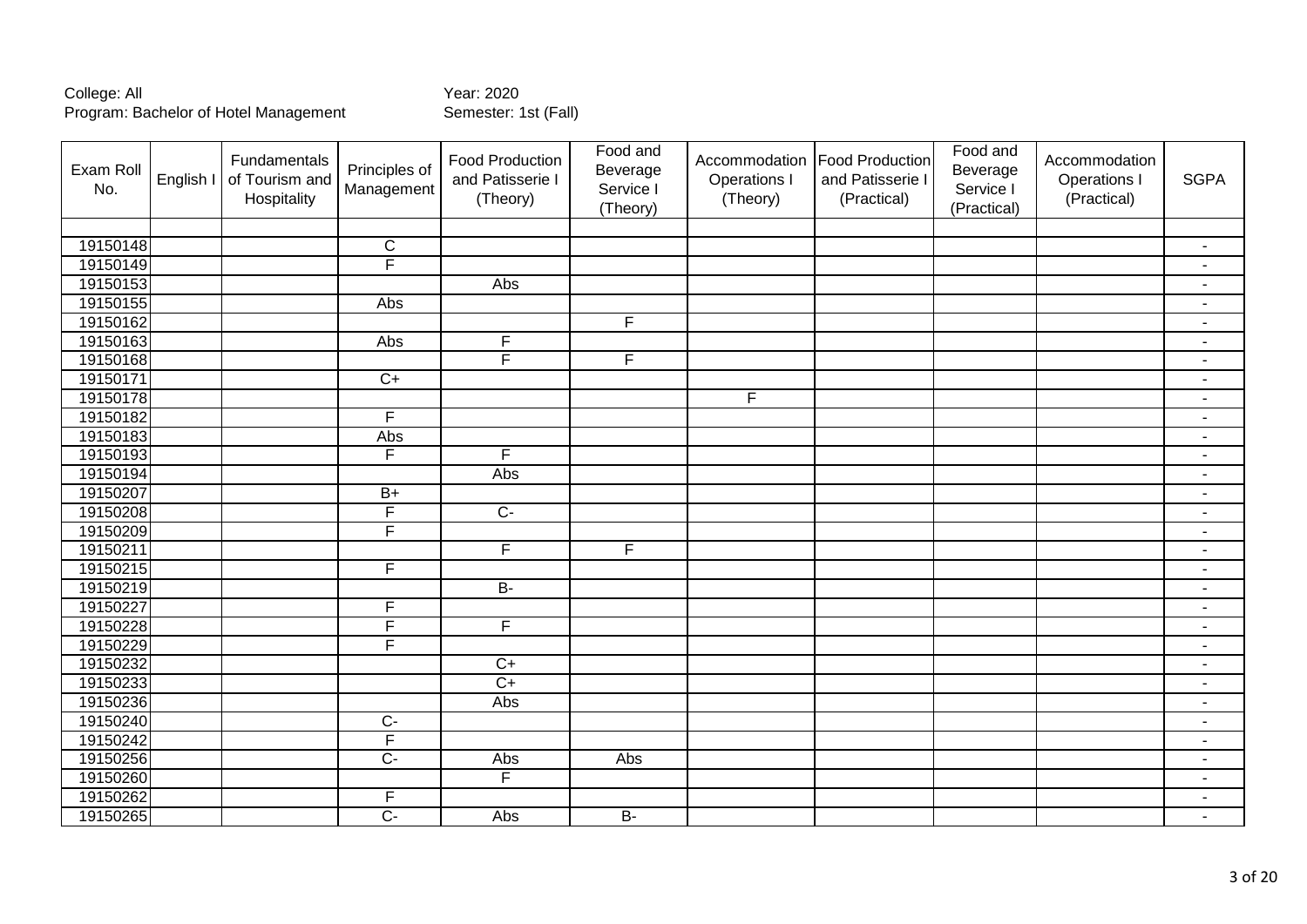| Exam Roll<br>No. | English I               | Fundamentals<br>of Tourism and<br>Hospitality | Principles of<br>Management | Food Production<br>and Patisserie I<br>(Theory) | Food and<br>Beverage<br>Service I<br>(Theory) | Accommodation<br>Operations I<br>(Theory) | <b>Food Production</b><br>and Patisserie I<br>(Practical) | Food and<br>Beverage<br>Service I<br>(Practical) | Accommodation<br>Operations I<br>(Practical) | <b>SGPA</b>    |
|------------------|-------------------------|-----------------------------------------------|-----------------------------|-------------------------------------------------|-----------------------------------------------|-------------------------------------------|-----------------------------------------------------------|--------------------------------------------------|----------------------------------------------|----------------|
|                  |                         |                                               |                             |                                                 |                                               |                                           |                                                           |                                                  |                                              |                |
| 19150289         |                         |                                               | $\overline{C+}$             | $\overline{C}$                                  |                                               |                                           |                                                           |                                                  |                                              | $\blacksquare$ |
| 19150303         |                         |                                               |                             |                                                 | $C-$                                          | $\overline{C}$                            |                                                           |                                                  |                                              | $\mathbf{r}$   |
| 19150310         |                         |                                               |                             |                                                 |                                               | $\overline{C}$                            |                                                           |                                                  |                                              | $\blacksquare$ |
| 19150314         |                         |                                               |                             | $\overline{F}$                                  |                                               | F                                         |                                                           |                                                  |                                              | $\sim$         |
| 19150315         |                         |                                               | $\overline{\text{c}}$       |                                                 |                                               |                                           |                                                           |                                                  |                                              | $\sim$         |
| 19150319         |                         | Abs                                           | Abs                         |                                                 |                                               |                                           |                                                           |                                                  |                                              | $\blacksquare$ |
| 19150320         |                         |                                               |                             | F                                               |                                               | $\overline{F}$                            |                                                           |                                                  |                                              | $\blacksquare$ |
| 19150324         |                         |                                               | $\overline{D+}$             |                                                 |                                               |                                           |                                                           |                                                  |                                              | $\blacksquare$ |
| 19150330         |                         |                                               | $\overline{C}$              | $\overline{F}$                                  |                                               |                                           |                                                           |                                                  |                                              | $\blacksquare$ |
| 19150347         |                         |                                               |                             |                                                 |                                               | $D+$                                      |                                                           |                                                  |                                              | $\sim$         |
| 19150351         |                         |                                               | F                           |                                                 |                                               |                                           |                                                           |                                                  |                                              | $\blacksquare$ |
| 19150356         |                         |                                               | $\overline{C}$              |                                                 |                                               |                                           |                                                           |                                                  |                                              | $\blacksquare$ |
| 19150358         |                         |                                               | $\overline{\mathsf{c}}$     |                                                 |                                               | $\overline{C}$                            |                                                           |                                                  |                                              | $\blacksquare$ |
| 19150361         |                         |                                               |                             |                                                 |                                               | Abs                                       |                                                           |                                                  |                                              | $\blacksquare$ |
| 19150366         |                         |                                               |                             | F                                               |                                               |                                           |                                                           |                                                  |                                              | $\blacksquare$ |
| 19150371         |                         |                                               |                             | Abs                                             | Abs                                           |                                           |                                                           |                                                  |                                              | $\blacksquare$ |
| 19150383         | $\overline{\mathsf{C}}$ |                                               |                             |                                                 |                                               |                                           |                                                           |                                                  |                                              | $\blacksquare$ |
| 19150387         |                         |                                               |                             | $\overline{C}$                                  |                                               |                                           |                                                           |                                                  |                                              | $\sim$         |
| 19150392         |                         |                                               |                             | $\overline{C}$                                  |                                               |                                           |                                                           |                                                  |                                              | $\sim$         |
| 19150394         |                         |                                               |                             | $\overline{C}$                                  |                                               |                                           |                                                           |                                                  |                                              | $\blacksquare$ |
| 19150400         |                         |                                               |                             | Abs                                             |                                               |                                           |                                                           |                                                  |                                              | $\sim$         |
| 19150410         |                         |                                               |                             | $\overline{C+}$                                 |                                               |                                           |                                                           |                                                  |                                              | $\blacksquare$ |
| 19150415         |                         |                                               | $\overline{C}$              |                                                 |                                               |                                           |                                                           |                                                  |                                              | $\blacksquare$ |
| 19150419         |                         |                                               | F                           |                                                 |                                               |                                           |                                                           |                                                  |                                              | $\blacksquare$ |
| 19150425         |                         |                                               | F                           |                                                 |                                               |                                           |                                                           |                                                  |                                              | $\blacksquare$ |
| 19150429         |                         |                                               | $\overline{C+}$             |                                                 |                                               |                                           |                                                           |                                                  |                                              | $\blacksquare$ |
| 19150431         |                         |                                               | F                           |                                                 |                                               |                                           |                                                           |                                                  |                                              | $\blacksquare$ |
| 19150432         |                         |                                               | $\overline{F}$              |                                                 |                                               |                                           |                                                           |                                                  |                                              | $\blacksquare$ |
| 19150433         |                         |                                               | $\overline{C}$              |                                                 |                                               |                                           |                                                           |                                                  |                                              | $\sim$         |
| 19150437         |                         |                                               | $\overline{D+}$             |                                                 |                                               |                                           |                                                           |                                                  |                                              | $\blacksquare$ |
| 19150439         |                         |                                               | F                           | $\overline{B}$                                  |                                               |                                           |                                                           |                                                  |                                              | $\sim$         |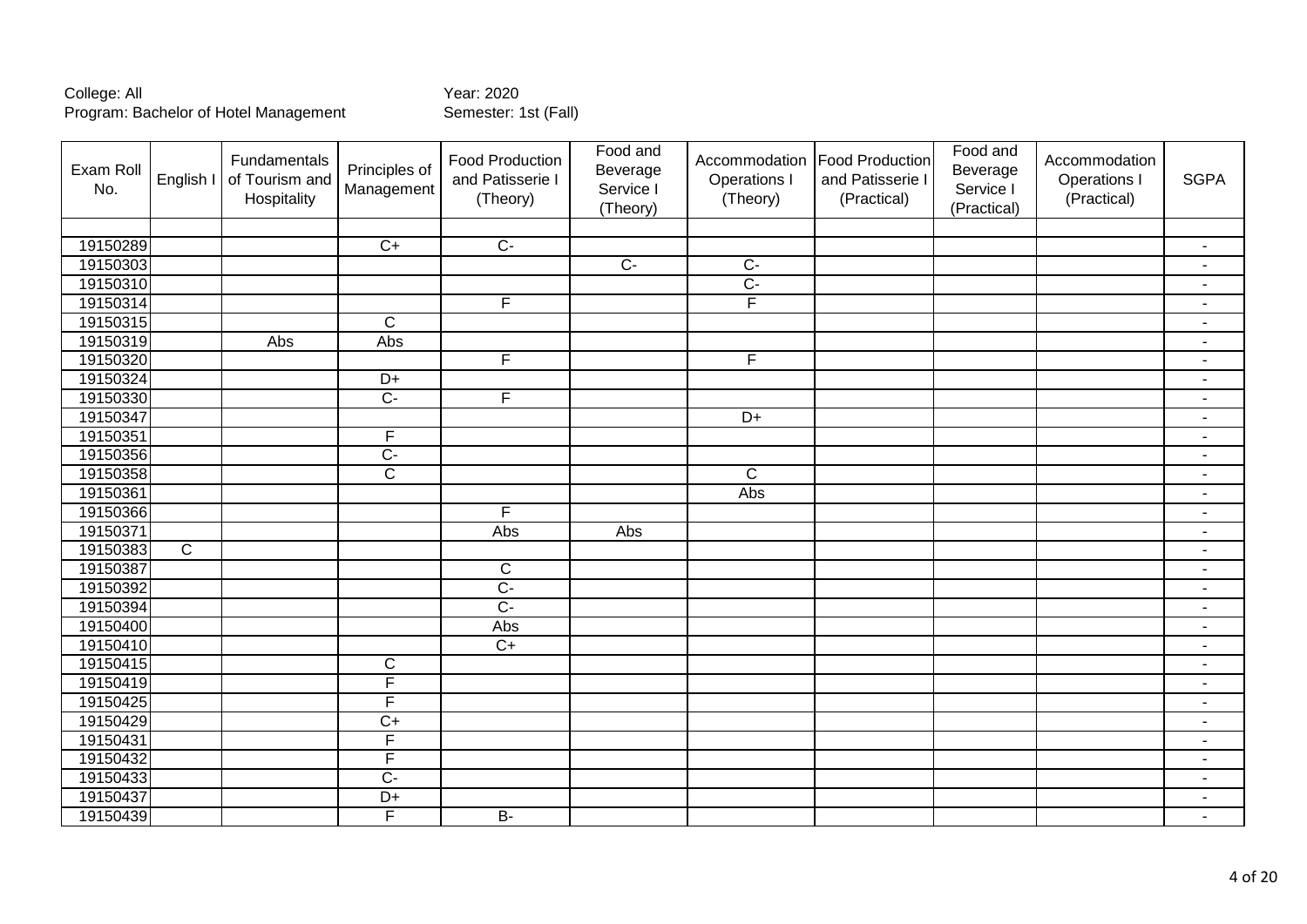| Exam Roll<br>No. | English I       | Fundamentals<br>of Tourism and<br>Hospitality | Principles of<br>Management | Food Production<br>and Patisserie I<br>(Theory) | Food and<br>Beverage<br>Service I<br>(Theory) | Accommodation<br>Operations I<br>(Theory) | <b>Food Production</b><br>and Patisserie I<br>(Practical) | Food and<br>Beverage<br>Service I<br>(Practical) | Accommodation<br>Operations I<br>(Practical) | <b>SGPA</b>              |
|------------------|-----------------|-----------------------------------------------|-----------------------------|-------------------------------------------------|-----------------------------------------------|-------------------------------------------|-----------------------------------------------------------|--------------------------------------------------|----------------------------------------------|--------------------------|
|                  |                 |                                               |                             |                                                 |                                               |                                           |                                                           |                                                  |                                              |                          |
| 19150444         |                 |                                               |                             | $B+$                                            |                                               |                                           |                                                           |                                                  |                                              | $\blacksquare$           |
| 19150447         |                 |                                               |                             | $\overline{B}$                                  |                                               |                                           |                                                           |                                                  |                                              | $\blacksquare$           |
| 19150448         |                 |                                               |                             | $B -$                                           |                                               |                                           |                                                           |                                                  |                                              | $\blacksquare$           |
| 19150475         |                 |                                               | $\overline{F}$              |                                                 |                                               |                                           |                                                           |                                                  |                                              | $\blacksquare$           |
| 19150489         |                 |                                               |                             | $\overline{F}$                                  |                                               |                                           |                                                           |                                                  |                                              | $\sim$                   |
| 19150491         | $\overline{B}$  |                                               | $\overline{C}$              |                                                 |                                               |                                           |                                                           |                                                  |                                              | $\blacksquare$           |
| 19150492         |                 |                                               |                             | B                                               |                                               |                                           |                                                           |                                                  |                                              | $\blacksquare$           |
| 19150494         |                 |                                               |                             | F                                               |                                               |                                           |                                                           |                                                  |                                              | $\blacksquare$           |
| 19150496         |                 |                                               |                             | Abs                                             | Abs                                           | Abs                                       |                                                           |                                                  |                                              | $\overline{\phantom{a}}$ |
| 19150501         |                 |                                               |                             | Abs                                             |                                               |                                           |                                                           |                                                  |                                              | $\blacksquare$           |
| 19150502         |                 |                                               |                             | $\overline{C}$                                  |                                               |                                           |                                                           |                                                  |                                              | $\blacksquare$           |
| 19150514         |                 |                                               |                             | $B -$                                           |                                               |                                           |                                                           |                                                  |                                              | $\sim$                   |
| 19150519         |                 |                                               |                             | $\overline{D+}$                                 |                                               |                                           |                                                           |                                                  |                                              | $\blacksquare$           |
| 19150520         |                 |                                               |                             | F                                               |                                               |                                           |                                                           |                                                  |                                              | $\blacksquare$           |
| 19150521         |                 |                                               |                             | F                                               | $D+$                                          |                                           |                                                           |                                                  |                                              | $\overline{\phantom{a}}$ |
| 19150522         |                 |                                               |                             |                                                 | F                                             |                                           |                                                           |                                                  |                                              | $\blacksquare$           |
| 19150523         |                 |                                               | Abs                         | Abs                                             |                                               |                                           |                                                           |                                                  |                                              | $\blacksquare$           |
| 19150534         |                 |                                               | <b>B-</b>                   |                                                 |                                               |                                           |                                                           |                                                  |                                              | $\blacksquare$           |
| 19150540         |                 |                                               | $\overline{C}$              |                                                 |                                               |                                           |                                                           |                                                  |                                              | $\blacksquare$           |
| 19150541         |                 |                                               | $\overline{C}$              | F                                               |                                               |                                           |                                                           |                                                  |                                              | $\blacksquare$           |
| 19150542         |                 |                                               | $\overline{C}$              | F                                               |                                               |                                           |                                                           |                                                  |                                              | $\sim$                   |
| 19150546         |                 |                                               | Abs                         |                                                 |                                               |                                           |                                                           |                                                  |                                              | $\blacksquare$           |
| 19150550         |                 |                                               | $\overline{C}$              | F                                               |                                               |                                           |                                                           |                                                  |                                              | $\blacksquare$           |
| 19150552         |                 |                                               | $\overline{D+}$             | $\overline{\mathsf{F}}$                         |                                               |                                           |                                                           |                                                  |                                              | $\blacksquare$           |
| 19150555         |                 |                                               | $\mathsf{F}$                |                                                 |                                               |                                           |                                                           |                                                  |                                              | $\blacksquare$           |
| 20150001         | A-              | A                                             | A                           | $B+$                                            | $\overline{B}$                                | A                                         | $A+$                                                      | Α                                                | A                                            | 3.71                     |
| 20150002         | $B+$            | $B+$                                          | A                           | $C+$                                            | $\overline{C}$                                | $\overline{A}$                            | A                                                         | Α                                                | A                                            | 3.36                     |
| 20150003         | $\overline{B+}$ | $\overline{B}$                                | $\overline{B}$              | $B -$                                           | $\overline{D+}$                               | $\overline{B+}$                           | $\overline{A}$                                            | B                                                | $B -$                                        | 2.86                     |
| 20150004         | A               | A                                             | A                           | $\overline{A}$                                  | $B+$                                          | A                                         | A                                                         | A                                                | A                                            | 3.87                     |
| 20150005         | $A -$           | $\overline{C+}$                               | $\overline{B}$              | $\overline{C}$                                  | $\overline{C}$                                | $\overline{A}$                            | A                                                         | A-                                               | A                                            | 3.01                     |
| 20150006         | $\overline{F}$  | F                                             | F                           | F                                               | $\overline{F}$                                | F                                         | $B -$                                                     | $\overline{C}$                                   | $\overline{\text{C}}$                        | $\sim$                   |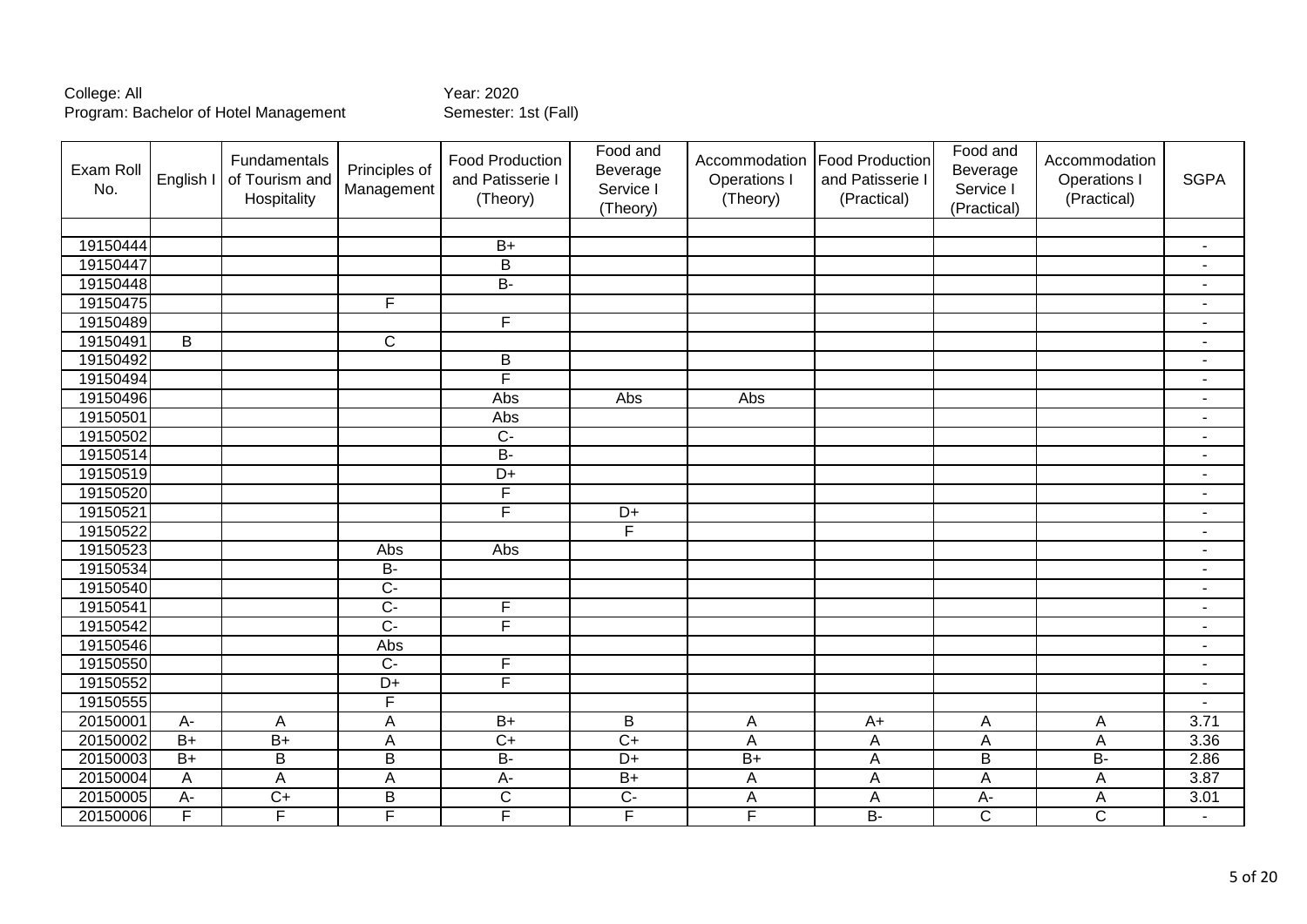| Exam Roll<br>No. | English I      | Fundamentals<br>of Tourism and<br>Hospitality | Principles of<br>Management | <b>Food Production</b><br>and Patisserie I<br>(Theory) | Food and<br>Beverage<br>Service I<br>(Theory) | Accommodation<br>Operations I<br>(Theory) | <b>Food Production</b><br>and Patisserie I<br>(Practical) | Food and<br>Beverage<br>Service I<br>(Practical) | Accommodation<br>Operations<br>(Practical) | <b>SGPA</b>    |
|------------------|----------------|-----------------------------------------------|-----------------------------|--------------------------------------------------------|-----------------------------------------------|-------------------------------------------|-----------------------------------------------------------|--------------------------------------------------|--------------------------------------------|----------------|
|                  |                |                                               |                             |                                                        |                                               |                                           |                                                           |                                                  |                                            |                |
| 20150007         | $B+$           | $C+$                                          | <b>B-</b>                   | $\mathsf{C}$                                           | $C+$                                          | A-                                        | $B+$                                                      | A                                                | A-                                         | 2.91           |
| 20150008         | A-             | $\overline{B}$                                | $A-$                        | $\overline{B}$                                         | $B -$                                         | A                                         | $\overline{\mathsf{B}}$                                   | $B+$                                             | $A -$                                      | 3.35           |
| 20150009         | $\overline{C}$ | $\overline{C}$                                | $\overline{\mathsf{F}}$     | F                                                      | F                                             | F                                         | $\overline{C}$                                            | $\overline{C}$                                   | $\overline{C}$                             |                |
| 20150010         | $B+$           | A                                             | A                           | $\overline{C}$                                         | B                                             | A                                         | A                                                         | A                                                | A                                          | 3.55           |
| 20150011         | A-             | $\overline{\mathsf{B}}$                       | A                           | $\overline{C+}$                                        | B-                                            | A-                                        | $\overline{\mathsf{B}}$                                   | $\overline{B+}$                                  | $\overline{B+}$                            | 3.23           |
| 20150012         | A              | A                                             | A                           | $\overline{B}$                                         | $B+$                                          | $\overline{A}$                            | A                                                         | А-                                               | $\overline{B+}$                            | 3.67           |
| 20150013         | A-             | $\mathsf{C}$                                  | $A -$                       | $\overline{C}$                                         | $\overline{C}$                                | A-                                        | $C+$                                                      | A-                                               | $B+$                                       | 2.82           |
| 20150014         | $\overline{A}$ | B                                             | $\overline{A}$              | $\overline{C}$                                         | $\overline{C}$                                | A                                         | $\overline{B}$                                            | $\overline{B+}$                                  | $B+$                                       | 3.01           |
| 20150015         | <b>B-</b>      | $\overline{C+}$                               | C                           | $\mathsf C$                                            | $\mathsf{C}$                                  | $B+$                                      | A                                                         | $B+$                                             | B                                          | 2.59           |
| 20150016         | $B+$           | $\overline{B}$                                | $A-$                        | $\overline{C+}$                                        | $\overline{C+}$                               | A-                                        | $\overline{B+}$                                           | $B -$                                            | $B -$                                      | 2.98           |
| 20150017         | $\overline{B}$ | $\overline{A}$                                | A                           | $\overline{C}$                                         | $\overline{D+}$                               | $\overline{B+}$                           | $B -$                                                     | $B -$                                            | $B -$                                      | 2.77           |
| 20150018         | $\overline{C}$ | $\overline{C}$                                | $\overline{C+}$             | F                                                      | $\overline{\mathsf{F}}$                       | $D+$                                      | $\overline{C}$                                            | $\overline{C}$                                   | $\overline{C}$                             |                |
| 20150019         | $\overline{C}$ | B                                             | $\overline{B+}$             | $\overline{C}$                                         | $\overline{C}$                                | B                                         | $B+$                                                      | $B+$                                             | $B+$                                       | 2.70           |
| 20150020         | A-             | $\overline{A}$                                | A-                          | $\overline{C+}$                                        | $B -$                                         | $\overline{A}$                            | $\overline{B}$                                            | A                                                | A                                          | 3.43           |
| 20150021         | <b>B-</b>      | $\overline{B}$                                | $\overline{C+}$             | $\mathsf C$                                            | $\mathsf{C}$                                  | B                                         | <b>B-</b>                                                 | B                                                | B                                          | 2.54           |
| 20150022         | $C+$           | $C+$                                          | $C+$                        | $\overline{C}$                                         | $\overline{C}$                                | $C+$                                      | $\mathsf{C}$                                              | $\mathsf{C}$                                     | C                                          | 2.08           |
| 20150023         | F              | $\overline{C}$                                | F                           | F                                                      | F                                             | $\overline{C}$                            | $\overline{\text{c}}$                                     | $\overline{\text{c}}$                            | $\overline{\mathsf{C}}$                    |                |
| 20150024         | F              | E                                             | F                           | F                                                      | F                                             | F                                         | B                                                         | $C+$                                             | $C+$                                       |                |
| 20150025         | F              | F                                             | $\overline{F}$              | F                                                      | F                                             | F                                         | $\overline{C}$                                            | $\overline{C}$                                   | $\overline{C}$                             | $\sim$         |
| 20150026         | $\overline{C}$ | $\overline{C}$                                | $\overline{C}$              | F                                                      | F                                             | $\overline{C}$                            | $\overline{\text{c}}$                                     | $\overline{\mathsf{C}}$                          | $\overline{\text{c}}$                      |                |
| 20150027         | $B -$          | $\overline{C+}$                               | B-                          | $\overline{C}$                                         | $D+$                                          | $\overline{C+}$                           | $\overline{B+}$                                           | $\overline{B}$                                   | $B -$                                      | 2.33           |
| 20150028         | $\mathsf{C}$   | $\overline{C}$                                | $\overline{C}$              | $\overline{C}$                                         | $\overline{C}$                                | $\mathsf C$                               | $\mathsf{C}$                                              | $\overline{C}$                                   | $\overline{C}$                             | 1.96           |
| 20150029         | F              | $\overline{B}$                                | $\overline{B}$              | $\overline{\text{c}}$                                  | $\overline{D+}$                               | $\overline{B}$                            | $B+$                                                      | $\overline{B}$                                   | $\overline{B}$                             | $\sim$         |
| 20150030         | B              | $B -$                                         | $\overline{C}$              | $\overline{C}$                                         | $\overline{F}$                                | $\overline{B}$                            | $\overline{B}$                                            | $\overline{B+}$                                  | $\overline{B+}$                            |                |
| 20150031         | F              | $\mathsf{C}$                                  | F                           | F                                                      | $\overline{C}$                                | <b>B-</b>                                 | <b>B-</b>                                                 | $B+$                                             | $B+$                                       |                |
| 20150032         | A-             | $\overline{B}$                                | $B -$                       | $\overline{\text{c}}$                                  | $\overline{B}$                                | A                                         | $\overline{C+}$                                           | $\overline{A}$ -                                 | $\overline{A}$                             | 3.06           |
| 20150033         | B              | $B+$                                          | $\mathsf{C}$                | <b>B-</b>                                              | $\mathsf{C}$                                  | A-                                        | $B+$                                                      | $B+$                                             | $B+$                                       | 2.89           |
| 20150034         | $\overline{B}$ | $\overline{B}$                                | $\overline{C}$              | $\overline{C}$                                         | $\overline{C}$                                | $\overline{A}$ -                          | $\overline{B}$                                            | A-                                               | A-                                         | 2.61           |
| 20150035         | B              | $\overline{C}$                                | F                           | F                                                      | E                                             | $\overline{C}$                            | $\overline{B}$                                            | B                                                | B                                          | $\blacksquare$ |
| 20150036         | B              | B                                             | $\overline{C}$              | F                                                      | $\overline{C}$                                | $B -$                                     | B                                                         | $\overline{B+}$                                  | $\overline{B+}$                            |                |
| 20150037         | B              | B                                             | B-                          | $\overline{C}$ -                                       | $\overline{C}$                                | A-                                        | $B+$                                                      | A                                                | A                                          | 2.90           |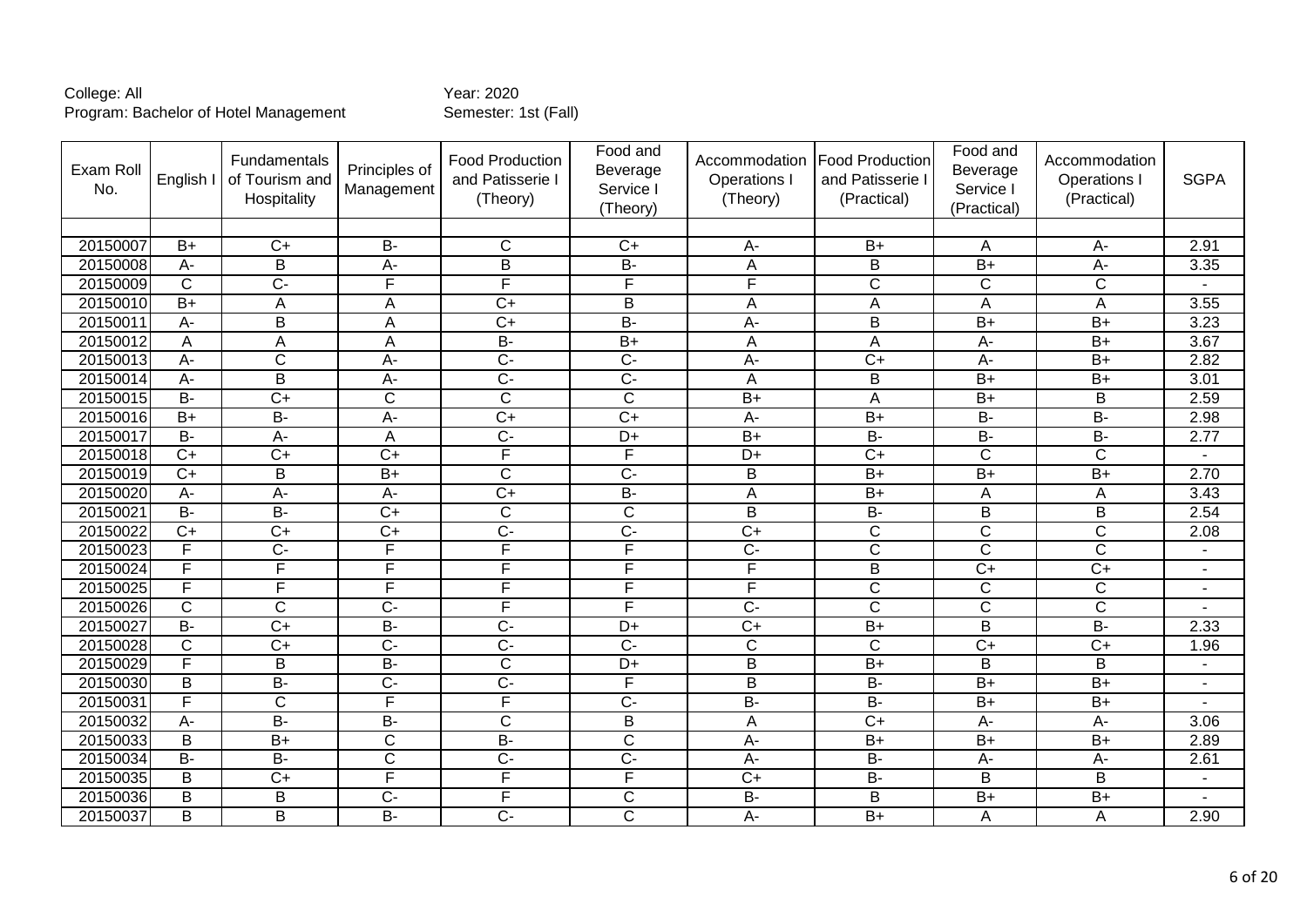| Exam Roll<br>No. | English I             | Fundamentals<br>of Tourism and<br>Hospitality | Principles of<br>Management | <b>Food Production</b><br>and Patisserie I<br>(Theory) | Food and<br>Beverage<br>Service I<br>(Theory) | Accommodation<br>Operations I<br>(Theory) | <b>Food Production</b><br>and Patisserie I<br>(Practical) | Food and<br>Beverage<br>Service I<br>(Practical) | Accommodation<br><b>Operations</b><br>(Practical) | <b>SGPA</b>              |
|------------------|-----------------------|-----------------------------------------------|-----------------------------|--------------------------------------------------------|-----------------------------------------------|-------------------------------------------|-----------------------------------------------------------|--------------------------------------------------|---------------------------------------------------|--------------------------|
|                  |                       |                                               |                             |                                                        |                                               |                                           |                                                           |                                                  |                                                   |                          |
| 20150038         | $\mathsf{C}$          | $\overline{C}$                                | F                           | F                                                      | F                                             | $C -$                                     | $\mathsf{C}$                                              | $\mathsf{C}$                                     | $\mathsf{C}$                                      | $\blacksquare$           |
| 20150039         | $\overline{C}$        | $\overline{C}$                                | $\overline{C}$              | F                                                      | $\overline{D+}$                               | $\overline{C}$                            | $\overline{C}$                                            | B                                                | B                                                 |                          |
| 20150040         | $B+$                  | F                                             | F                           | $D+$                                                   | F                                             | $A-$                                      | $\overline{C}$                                            | $B+$                                             | $B+$                                              |                          |
| 20150041         | B                     | <b>B-</b>                                     | $A -$                       | $\overline{C}$                                         | <b>B-</b>                                     | A                                         | B-                                                        | $B+$                                             | $B+$                                              | 2.99                     |
| 20150043         | $\overline{B+}$       | $B+$                                          | A-                          | $\overline{C+}$                                        | $\overline{\mathsf{C}}$                       | $B+$                                      | A                                                         | $\overline{B}$                                   | $\overline{B}$                                    | 3.05                     |
| 20150044         | $B -$                 | $\mathsf{C}$                                  | $B+$                        | $\overline{C}$                                         | F                                             | $\overline{C}$                            | $\mathsf{C}$                                              | $\mathsf{C}$                                     | $\overline{C}$                                    | $\overline{\phantom{a}}$ |
| 20150046         | $\overline{\text{c}}$ | $\overline{\mathsf{B}}$                       | B                           | $\overline{C}$                                         | $\overline{C}$                                | $\overline{\mathsf{F}}$                   | $\overline{A}$                                            | $\boldsymbol{\mathsf{A}}$                        | $\overline{A}$                                    |                          |
| 20150047         | A-                    | Α                                             | Α                           | A                                                      | $\overline{A}$                                | $\overline{A}$                            | A                                                         | A                                                | $\overline{A}$ -                                  | 3.86                     |
| 20150048         | $B+$                  | A                                             | A-                          | A-                                                     | A                                             | A-                                        | A                                                         | A                                                | $\overline{A}$                                    | 3.79                     |
| 20150049         | $\overline{B}$        | A-                                            | $\overline{B}$              | $\overline{C}$                                         | $A -$                                         | A-                                        | A                                                         | A                                                | $\overline{A}$                                    | 3.31                     |
| 20150050         | $\overline{B+}$       | $\overline{A}$                                | $B+$                        | $B -$                                                  | $\overline{B}$                                | $B+$                                      | A                                                         | A                                                | A                                                 | 3.37                     |
| 20150051         | B                     | A                                             | $B+$                        | $B+$                                                   | A                                             | A                                         | A                                                         | A                                                | A                                                 | 3.68                     |
| 20150052         | $B+$                  | A                                             | B                           | $\overline{B}$                                         | B                                             | $B+$                                      | A                                                         | A                                                | A                                                 | 3.37                     |
| 20150053         | $A -$                 | A                                             | $\overline{B}$              | $\overline{B}$                                         | $A -$                                         | A                                         | A                                                         | A                                                | A                                                 | 3.61                     |
| 20150054         | $\overline{B}$        | $\overline{C}$                                | $\overline{C+}$             | $\overline{\text{c}}$                                  | $\overline{D+}$                               | $\overline{\mathsf{F}}$                   | A-                                                        | Α                                                | A                                                 |                          |
| 20150055         | B                     | $\overline{B+}$                               | $\overline{B+}$             | A-                                                     | $\overline{C}$                                | B                                         | $B+$                                                      | $\overline{B+}$                                  | A-                                                | 3.13                     |
| 20150056         | $\overline{B}$        | A                                             | $\overline{B}$              | $\overline{C+}$                                        | $\overline{C}$                                | B-                                        | $\overline{A}$ -                                          | $A -$                                            | $\overline{A}$                                    | 3.03                     |
| 20150057         | $B -$                 | A-                                            | $A-$                        | $\overline{B}$                                         | $\overline{B}$                                | B                                         | $A -$                                                     | A                                                | $\overline{A}$                                    | 3.25                     |
| 20150058         | Α                     | Α                                             | Α                           | A                                                      | B                                             | A                                         | A                                                         | Α                                                | A                                                 | 3.87                     |
| 20150059         | $\overline{C}$        | $\overline{C}$                                | $\overline{\mathsf{C}}$     | F                                                      | F                                             | $\overline{\mathsf{C}}$                   | $\overline{B+}$                                           | $\overline{B+}$                                  | $A-$                                              |                          |
| 20150060         | $B+$                  | A                                             | A-                          | $B+$                                                   | $A -$                                         | A                                         | $A -$                                                     | A                                                | $\overline{A}$                                    | 3.71                     |
| 20150061         | $\mathsf{C}$          | B                                             | B-                          | $\overline{C}$                                         | $\overline{C}$                                | $B -$                                     | $B+$                                                      | $\overline{B+}$                                  | $\overline{A}$                                    | 2.69                     |
| 20150063         | $\overline{B}$        | $B -$                                         | $\overline{B}$              | F                                                      | $B+$                                          | $\overline{B}$                            | A                                                         | A-                                               | A                                                 |                          |
| 20150064         | B                     | $A -$                                         | A-                          | $\overline{B+}$                                        | B                                             | $\overline{A}$ -                          | A                                                         | A                                                | $\overline{A}$                                    | 3.52                     |
| 20150065         | B                     | $\mathsf{C}$                                  | $\overline{B}$              | F                                                      | B                                             | $C+$                                      | $B+$                                                      | A                                                | A-                                                |                          |
| 20150066         | $\overline{B}$        | $A -$                                         | $\overline{C+}$             | F                                                      | $\overline{B}$                                | $\overline{B}$                            | $\overline{B+}$                                           | A                                                | $\overline{A}$ -                                  | ٠                        |
| 20150067         | F                     | F                                             | F                           | F                                                      | E                                             | F                                         | A-                                                        | A-                                               | $A -$                                             | $\blacksquare$           |
| 20150068         | $\overline{C}$        | $\overline{C}$                                | $\overline{\text{c}}$       | $\overline{\mathsf{F}}$                                | $\overline{C}$                                | $\overline{\mathsf{F}}$                   | $\overline{B+}$                                           | $\boldsymbol{\mathsf{A}}$                        | $\overline{A}$                                    | L,                       |
| 20150069         | B                     | B                                             | $B+$                        | $\overline{\text{C}}$                                  | $\overline{A}$                                | $\overline{A}$ -                          | A                                                         | $\overline{B+}$                                  | A                                                 | 3.25                     |
| 20150070         | $A -$                 | $B -$                                         | $B+$                        | $\overline{B}$                                         | $\overline{A}$                                | A-                                        | A                                                         | A                                                | $\overline{A}$                                    | 3.48                     |
| 20150071         | $\overline{C}$        | $\overline{B}$                                | F                           | F                                                      | $\overline{C}$                                | $\overline{C}$                            | A                                                         | Α                                                | A                                                 | $\blacksquare$           |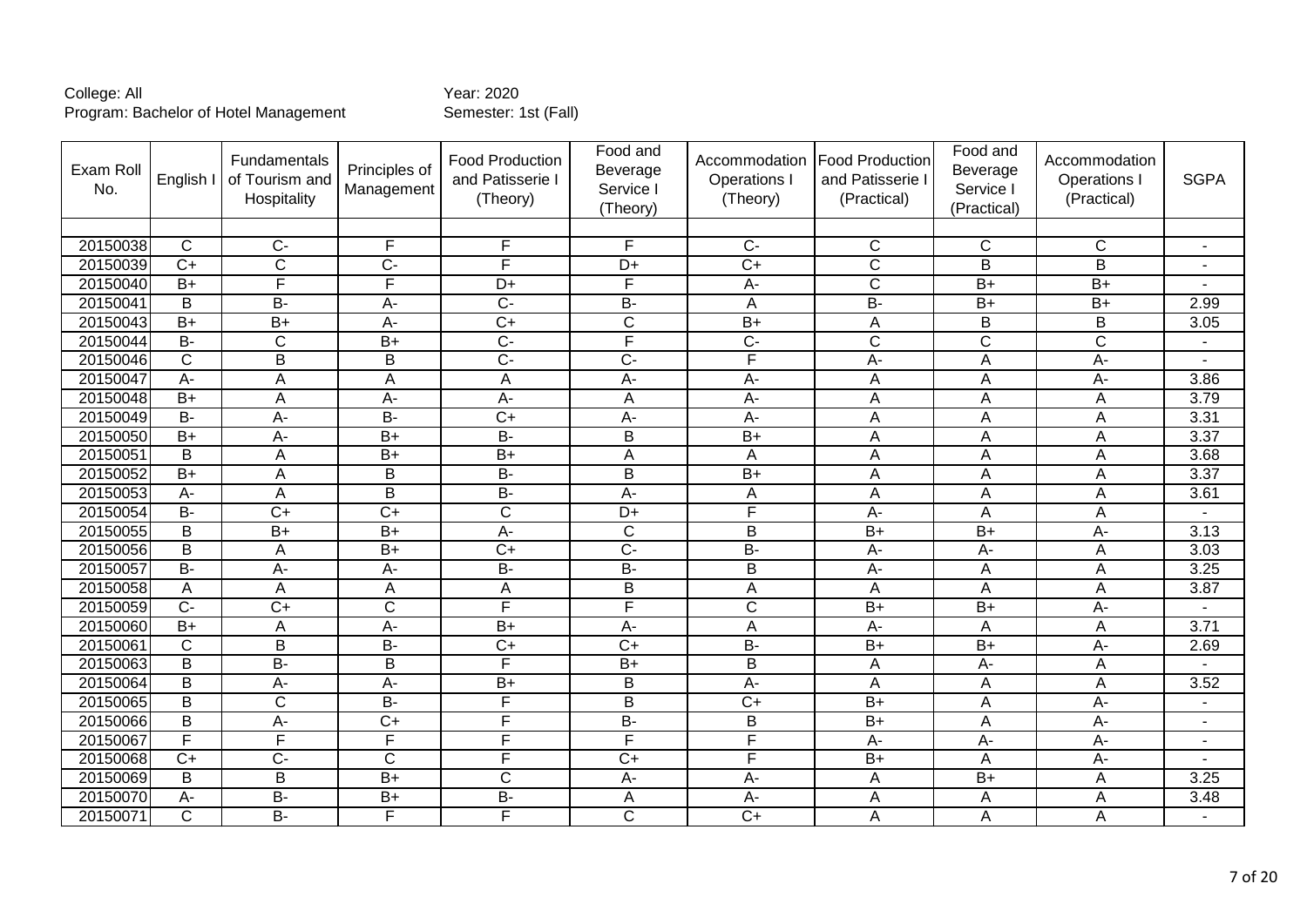| Exam Roll<br>No. | English I        | Fundamentals<br>of Tourism and<br>Hospitality | Principles of<br>Management | <b>Food Production</b><br>and Patisserie I<br>(Theory) | Food and<br>Beverage<br>Service I<br>(Theory) | Accommodation<br>Operations I<br>(Theory) | <b>Food Production</b><br>and Patisserie I<br>(Practical) | Food and<br>Beverage<br>Service I<br>(Practical) | Accommodation<br><b>Operations</b><br>(Practical) | <b>SGPA</b>    |
|------------------|------------------|-----------------------------------------------|-----------------------------|--------------------------------------------------------|-----------------------------------------------|-------------------------------------------|-----------------------------------------------------------|--------------------------------------------------|---------------------------------------------------|----------------|
|                  |                  |                                               |                             |                                                        |                                               |                                           |                                                           |                                                  |                                                   |                |
| 20150072         | B                | $B+$                                          | $B+$                        | F                                                      | B                                             | $C+$                                      | $B+$                                                      | A                                                | $A -$                                             | ٠              |
| 20150073         | $\overline{B}$   | $B+$                                          | $\overline{B}$              | F                                                      | $\overline{B}$                                | $\overline{B}$                            | $\overline{A}$ -                                          | $\overline{B}$                                   | $A -$                                             | $\sim$         |
| 20150074         | $\overline{C}$   | $\overline{C}$                                | $\overline{C}$              | F                                                      | B                                             | $\overline{B}$                            | A                                                         | A                                                | $\overline{A}$                                    | $\sim$         |
| 20150075         | $B+$             | B                                             | $C+$                        | F                                                      | $A -$                                         | $\overline{B+}$                           | $B+$                                                      | A-                                               | $\overline{A}$                                    |                |
| 20150076         | $\overline{B}$   | $\overline{B}$                                | $\overline{B+}$             | $\overline{\mathsf{C}}$                                | A                                             | A-                                        | A                                                         | A                                                | A                                                 | 3.33           |
| 20150077         | $\overline{C}$   | $\overline{B}$                                | $\overline{C}$              | $\overline{B+}$                                        | $A -$                                         | $\overline{B+}$                           | A-                                                        | $B+$                                             | A-                                                | 2.94           |
| 20150078         | B                | A-                                            | $B+$                        | C                                                      | $B+$                                          | A-                                        | A                                                         | A                                                | $\overline{A}$                                    | 3.33           |
| 20150079         | $\overline{C+}$  | $\overline{\text{c}}$                         | F                           | F                                                      | Ε                                             | $\overline{C+}$                           | A                                                         | A                                                | $\overline{A}$                                    | $\sim$         |
| 20150080         | Abs              | Abs                                           | Abs                         | Abs                                                    | Abs                                           | Abs                                       | $\overline{C}$                                            | $\overline{C}$                                   | $\overline{C}$                                    |                |
| 20150081         | B                | B                                             | B                           | $\overline{\text{c}}$                                  | $\overline{C}$                                | $B+$                                      | A                                                         | A                                                | $\overline{A}$                                    | 3.01           |
| 20150082         | B                | $\overline{A}$                                | A-                          | $\overline{\text{C}}$                                  | $\overline{B}$                                | A                                         | Α                                                         | A                                                | A                                                 | 3.35           |
| 20150083         | $B+$             | $B -$                                         | $\overline{C}$              | $\overline{\text{c}}$                                  | B                                             | A-                                        | A                                                         | Α                                                | A                                                 | 3.07           |
| 20150084         | $\mathsf{C}$     | $\overline{C}$                                | $\overline{\text{c}}$       | F                                                      | $\overline{C}$                                | $\overline{C}$                            | A                                                         | A                                                | $\overline{A}$                                    | ä,             |
| 20150085         | $\overline{B+}$  | $\overline{B}$                                | $B+$                        | $\overline{\text{C}}$                                  | $\overline{C}$                                | $\overline{B}$                            | A                                                         | A                                                | $\overline{A}$                                    | 3.01           |
| 20150086         | $\mathsf{C}$     | $\overline{C}$                                | C                           | F                                                      | F                                             | $\overline{C}$                            | A-                                                        | A-                                               | A-                                                | ä,             |
| 20150087         | $\mathsf{C}$     | $C+$                                          | F                           | F                                                      | D+                                            | <b>B-</b>                                 | A                                                         | A                                                | A                                                 |                |
| 20150088         | $B -$            | $\overline{B}$                                | $\overline{B}$              | $\overline{D+}$                                        | $\overline{D+}$                               | $\overline{B}$                            | $\overline{A}$                                            | A                                                | A                                                 | 2.63           |
| 20150089         | $\overline{C}$   | $\mathsf{C}$                                  | F                           | F                                                      | Abs                                           | $\overline{C}$                            | $B+$                                                      | $B+$                                             | $B+$                                              |                |
| 20150090         | F                | $\overline{C}$                                | $\overline{\text{c}}$       | F                                                      | $D+$                                          | $\overline{C}$                            | A                                                         | A                                                | $\overline{A}$                                    | $\blacksquare$ |
| 20150091         | $\overline{C}$   | $\overline{\text{c}}$                         | $\overline{C}$              | F                                                      | F                                             | F                                         | A                                                         | A                                                | $\overline{A}$                                    | $\sim$         |
| 20150092         | F                | $\overline{\mathsf{F}}$                       | F                           | F                                                      | E                                             | F                                         | $\overline{C}$                                            | $\overline{C}$                                   | $\overline{C}$                                    | $\overline{a}$ |
| 20150093         | $\overline{C}$   | $\overline{C}$                                | F                           | F                                                      | F                                             | F                                         | $\overline{A}$                                            | A-                                               | $\overline{A}$                                    |                |
| 20150094         | $\overline{C}$ - | F                                             | F                           | F                                                      | F                                             | F                                         | A-                                                        | $\overline{A}$ -                                 | $\overline{A}$                                    |                |
| 20150097         | $\overline{C}$   | $\overline{C}$                                | F                           | $\overline{C}$                                         | $A -$                                         | $\overline{C}$                            | B                                                         | $B+$                                             | B                                                 |                |
| 20150098         | B                | $C+$                                          | $C+$                        | $B+$                                                   | A                                             | <b>B-</b>                                 | A                                                         | A                                                | A                                                 | 3.15           |
| 20150099         | $\overline{B+}$  | $B -$                                         | $\overline{C+}$             | $\overline{A}$ -                                       | $\overline{A}$                                | $\overline{A}$ -                          | A                                                         | $\overline{B+}$                                  | A                                                 | 3.34           |
| 20150100         | Abs              | Abs                                           | Abs                         | Abs                                                    | Abs                                           | Abs                                       | B+                                                        | $B+$                                             | A                                                 |                |
| 20150101         | $\mathsf{C}$     | $\overline{B}$                                | A                           | $\overline{B+}$                                        | $A -$                                         | A-                                        | B                                                         | $B -$                                            | $\overline{A}$                                    | 3.23           |
| 20150102         | C                | $\overline{C}$                                | $B+$                        | $\overline{B+}$                                        | $B+$                                          | $\mathsf{C}$                              | $\overline{B}$                                            | $\overline{B}$                                   | $\overline{A}$ -                                  | 2.77           |
| 20150103         | $\overline{B}$   | $\overline{C}$                                | F                           | $\overline{B}$                                         | $\overline{B}$                                | $\overline{C}$                            | B                                                         | B-                                               | A-                                                |                |
| 20150104         | B                | $\overline{A}$ -                              | A-                          | $\overline{B}$                                         | $\overline{B+}$                               | $\overline{\text{c}}$                     | A-                                                        | Α                                                | A-                                                | 3.21           |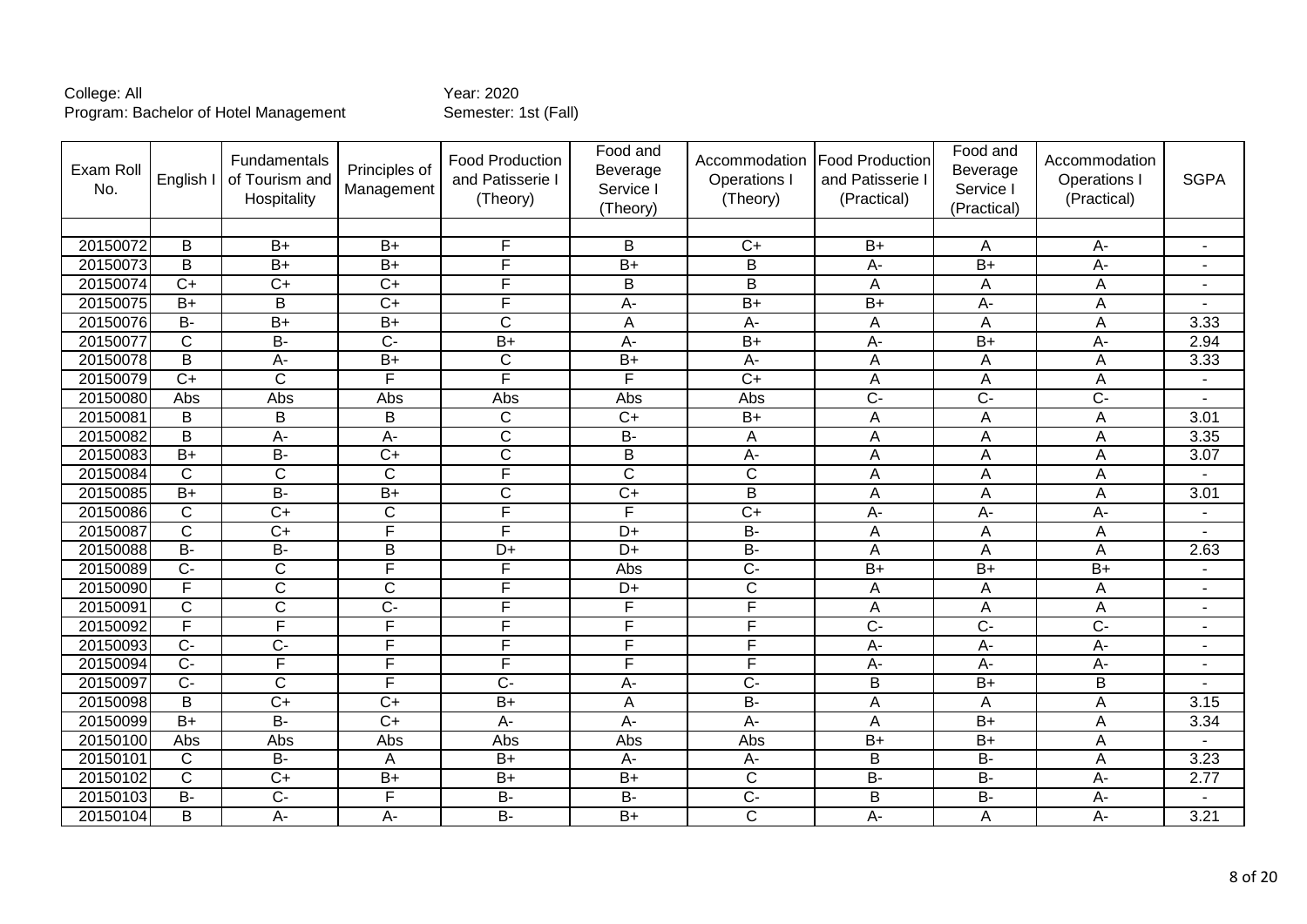| Exam Roll<br>No. | English I             | Fundamentals<br>of Tourism and<br>Hospitality | Principles of<br>Management | Food Production<br>and Patisserie I<br>(Theory) | Food and<br>Beverage<br>Service I<br>(Theory) | Accommodation<br>Operations I<br>(Theory) | <b>Food Production</b><br>and Patisserie I<br>(Practical) | Food and<br>Beverage<br>Service I<br>(Practical) | Accommodation<br>Operations I<br>(Practical) | <b>SGPA</b>    |
|------------------|-----------------------|-----------------------------------------------|-----------------------------|-------------------------------------------------|-----------------------------------------------|-------------------------------------------|-----------------------------------------------------------|--------------------------------------------------|----------------------------------------------|----------------|
|                  |                       |                                               |                             |                                                 |                                               |                                           |                                                           |                                                  |                                              |                |
| 20150105         | C                     | $C+$                                          | $C -$                       | F                                               | $B+$                                          | C                                         | $B+$                                                      | $B+$                                             | А-                                           |                |
| 20150106         | $\overline{B+}$       | $A -$                                         | A                           | A                                               | A                                             | $\overline{A}$                            | A                                                         | $B -$                                            | A                                            | 3.78           |
| 20150107         | C                     | $B+$                                          | A                           | $C+$                                            | $B+$                                          | $B+$                                      | B                                                         | $B+$                                             | A                                            | 3.11           |
| 20150108         | B                     | A-                                            | A-                          | A                                               | A-                                            | B                                         | $B+$                                                      | $B+$                                             | A-                                           | 3.50           |
| 20150109         | $\overline{\text{c}}$ | $\overline{B}$                                | $\overline{B}$              | $\overline{C}$                                  | $\overline{B}$                                | $\overline{\text{c}}$                     | $\overline{\mathsf{B}}$                                   | $B -$                                            | $\overline{A}$                               | 2.67           |
| 20150110         | B                     | B                                             | A                           | $\overline{A}$                                  | A                                             | $B+$                                      | A                                                         | A-                                               | A                                            | 3.58           |
| 20150111         | $\overline{C}$        | $\overline{C}$                                | E                           | $\overline{\text{C}}$                           | $A -$                                         | $\overline{C}$                            | $A -$                                                     | A                                                | $A -$                                        |                |
| 20150112         | B                     | $B -$                                         | $\overline{\text{c}}$       | $\overline{\text{c}}$                           | $B+$                                          | $\overline{\text{c}}$                     | $\overline{B}$                                            | $\overline{A}$ -                                 | $A -$                                        | 2.69           |
| 20150113         | $C+$                  | $B -$                                         | B                           | $B+$                                            | A                                             | $B+$                                      | A-                                                        | $B+$                                             | A                                            | 3.21           |
| 20150114         | $\overline{B}$        | $\overline{C+}$                               | A-                          | $\overline{B}$                                  | A                                             | A-                                        | A                                                         | A-                                               | A                                            | 3.37           |
| 20150115         | $\overline{C}$        | $\overline{C+}$                               | $\overline{B}$              | $B -$                                           | $\overline{A}$                                | B                                         | $\overline{B+}$                                           | $\overline{B}$                                   | $A -$                                        | 2.91           |
| 20150116         | A-                    | B                                             | <b>B-</b>                   | $B+$                                            | A-                                            | B                                         | $B+$                                                      | $B+$                                             | A-                                           | 3.27           |
| 20150117         | $\mathsf{C}$          | F                                             | $\overline{\text{c}}$       | F                                               | $\overline{B}$                                | F                                         | B                                                         | $\overline{B}$                                   | $A -$                                        | $\blacksquare$ |
| 20150118         | $\overline{C}$        | $\overline{C}$                                | F                           | F                                               | $\overline{B}$                                | F                                         | $\overline{B+}$                                           | $B -$                                            | $\overline{A}$                               | $\blacksquare$ |
| 20150119         | <b>B-</b>             | $C+$                                          | $C+$                        | $C+$                                            | A                                             | $B+$                                      | Α                                                         | Α                                                | A                                            | 3.05           |
| 20150120         | B                     | $B -$                                         | $\overline{B}$              | $\overline{B+}$                                 | A                                             | $\overline{A}$                            | $\overline{A}$                                            | A                                                | A                                            | 3.41           |
| 20150121         | Abs                   | F                                             | Abs                         | Abs                                             | Abs                                           | Abs                                       | $\overline{\mathsf{B}}$                                   | $B -$                                            | $A -$                                        |                |
| 20150122         | A-                    | B                                             | B                           | A                                               | B                                             | $\overline{A}$                            | A                                                         | A                                                | A                                            | 3.56           |
| 20150123         | B                     | $\overline{C+}$                               | F                           | $A -$                                           | $\overline{\text{c}}$                         | A-                                        | A                                                         | A                                                | A                                            | ٠              |
| 20150124         | F                     | F                                             | F                           | F                                               | F                                             | F                                         | $\overline{C+}$                                           | $B -$                                            | <b>NQ</b>                                    |                |
| 20150125         | B                     | $\overline{C}$                                | B-                          | A                                               | $\overline{B}$                                | $C+$                                      | $A -$                                                     | A                                                | $A -$                                        | 3.03           |
| 20150126         | B                     | $\mathsf{C}$                                  | $\overline{C}$              | F                                               | F                                             | $\mathsf{C}$                              | $A -$                                                     | A                                                | $A -$                                        | ٠              |
| 20150127         | $\overline{B}$        | $B -$                                         | $\overline{C}$              | $\overline{B}$                                  | $\overline{C}$                                | $B -$                                     | Abs                                                       | Abs                                              | Abs                                          |                |
| 20150128         | $\overline{B}$        | $B -$                                         | $\overline{C+}$             | $\overline{B}$                                  | $\overline{B+}$                               | $B -$                                     | A                                                         | A                                                | A                                            | 3.03           |
| 20150129         | A-                    | $B -$                                         | A-                          | A                                               | A                                             | $B+$                                      | $B+$                                                      | A                                                | B                                            | 3.54           |
| 20150130         | $B+$                  | B                                             | A-                          | A                                               | A-                                            | A                                         | $B+$                                                      | Α                                                | $\overline{B}$                               | 3.60           |
| 20150131         | $B+$                  | $\overline{B}$                                | A-                          | A                                               | A                                             | $B -$                                     | A                                                         | A                                                | A                                            | 3.60           |
| 20150132         | $B -$                 | $\overline{C}$                                | <b>B-</b>                   | <b>B-</b>                                       | <b>B-</b>                                     | B                                         | A-                                                        | A                                                | A                                            | 2.93           |
| 20150133         | $\overline{B}$        | $\overline{B+}$                               | $A -$                       | A                                               | A                                             | $\overline{A}$                            | Α                                                         | A                                                | A                                            | 3.69           |
| 20150134         | $\overline{C}$        | Abs                                           | E                           | $\overline{\text{c}}$                           | $\overline{C}$                                | $\overline{C}$                            | $\overline{B}$                                            | A-                                               | $\overline{B+}$                              | $\blacksquare$ |
| 20150135         | Abs                   | Abs                                           | Abs                         | Abs                                             | Abs                                           | Abs                                       | Abs                                                       | Abs                                              | Abs                                          | $\sim$         |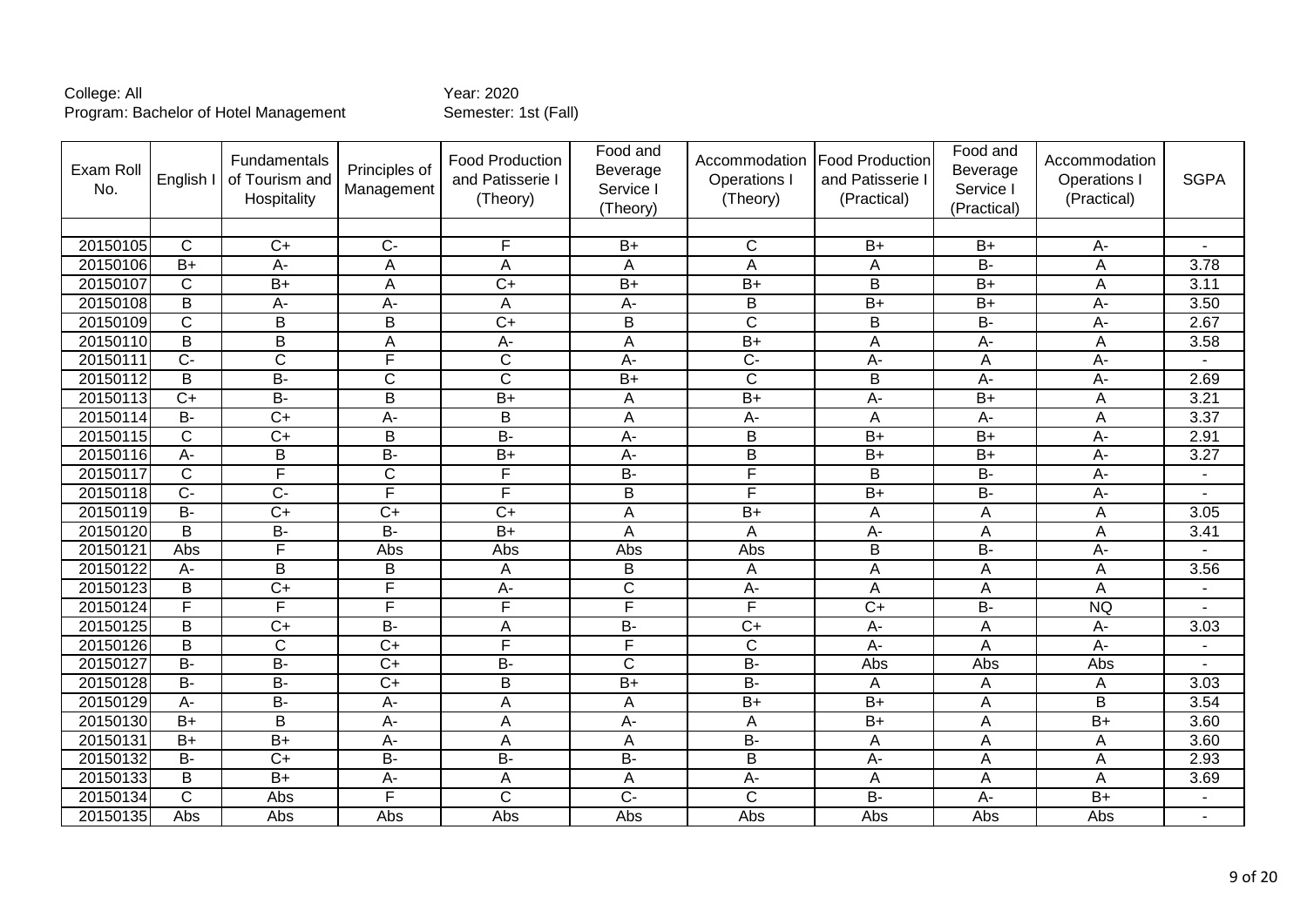| Exam Roll<br>No. | English I      | Fundamentals<br>of Tourism and<br>Hospitality | Principles of<br>Management | <b>Food Production</b><br>and Patisserie I<br>(Theory) | Food and<br>Beverage<br>Service I<br>(Theory) | Accommodation<br>Operations I<br>(Theory) | <b>Food Production</b><br>and Patisserie I<br>(Practical) | Food and<br>Beverage<br>Service I<br>(Practical) | Accommodation<br>Operations<br>(Practical) | <b>SGPA</b>    |
|------------------|----------------|-----------------------------------------------|-----------------------------|--------------------------------------------------------|-----------------------------------------------|-------------------------------------------|-----------------------------------------------------------|--------------------------------------------------|--------------------------------------------|----------------|
|                  |                |                                               |                             |                                                        |                                               |                                           |                                                           |                                                  |                                            |                |
| 20150136         | <b>B-</b>      | <b>B-</b>                                     | $\mathsf{C}$                | Α                                                      | <b>B-</b>                                     | $B+$                                      | Α                                                         | A                                                | Α                                          | 3.12           |
| 20150137         | $A -$          | $\overline{A}$                                | A                           | $\overline{A}$                                         | $\overline{A}$ -                              | $A -$                                     | A                                                         | A                                                | A                                          | 3.88           |
| 20150138         | $B+$           | $\overline{C+}$                               | B-                          | A-                                                     | $\overline{B}$                                | $B -$                                     | A-                                                        | A                                                | A                                          | 3.14           |
| 20150139         | $B -$          | $\mathsf{C}$                                  | B-                          | B                                                      | $\overline{C}$                                | $\overline{C+}$                           | B                                                         | A-                                               | B                                          | 2.61           |
| 20150140         | $\overline{B}$ | $\overline{\mathsf{B}}$                       | $A -$                       | A-                                                     | A-                                            | $\overline{C+}$                           | Α                                                         | A                                                | A                                          | 3.39           |
| 20150141         | $B+$           | $\overline{C+}$                               | B                           | A                                                      | $\overline{B}$                                | $\overline{B}$                            | A-                                                        | A                                                | A                                          | 3.18           |
| 20150142         | <b>B-</b>      | <b>B-</b>                                     | A-                          | A-                                                     | <b>B-</b>                                     | A-                                        | A                                                         | A                                                | A                                          | 3.36           |
| 20150143         | F              | $\overline{C}$ -                              | F                           | F                                                      | F                                             | F                                         | $\overline{B}$                                            | $\overline{B+}$                                  | $B+$                                       |                |
| 20150144         | <b>B-</b>      | $\overline{B}$                                | B-                          | A-                                                     | <b>B-</b>                                     | $\mathsf{C}$                              | A-                                                        | A                                                | A                                          | 2.98           |
| 20150145         | $\overline{C}$ | F                                             | $\overline{\mathsf{F}}$     | F                                                      | $\overline{C}$                                | $\overline{C}$                            | B                                                         | А-                                               | A-                                         |                |
| 20150146         | B              | $\overline{C+}$                               | A-                          | Α                                                      | B                                             | $\overline{C+}$                           | Α                                                         | Α                                                | A                                          | 3.24           |
| 20150147         | $B+$           | $\overline{B}$                                | $\overline{B+}$             | $\overline{B+}$                                        | $\overline{B}$                                | $\overline{B+}$                           | A                                                         | A                                                | A                                          | 3.32           |
| 20150148         | Abs            | Abs                                           | Abs                         | Abs                                                    | Abs                                           | Abs                                       | Abs                                                       | Abs                                              | Abs                                        |                |
| 20150149         | $\overline{C}$ | $\overline{C}$                                | F                           | $\overline{B}$                                         | $\overline{C}$                                | $\overline{C}$                            | $\overline{B}$                                            | $\overline{A}$ -                                 | $\overline{B+}$                            | $\overline{a}$ |
| 20150150         | $B -$          | $\overline{C+}$                               | B                           | A-                                                     | B                                             | $\mathsf{C}$                              | A-                                                        | A                                                | A                                          | 3.01           |
| 20150151         | B              | B                                             | $B+$                        | <b>B-</b>                                              | $\mathsf{C}$                                  | $C+$                                      | A-                                                        | A                                                | A                                          | 2.95           |
| 20150152         | $\overline{B}$ | $B+$                                          | B-                          | $A -$                                                  | $\overline{B}$                                | $\overline{B}$                            | A                                                         | $\overline{A}$                                   | A                                          | 3.25           |
| 20150153         | $C+$           | B                                             | $C+$                        | А-                                                     | B                                             | B                                         | A-                                                        | Α                                                | A-                                         | 3.07           |
| 20150154         | $\overline{B}$ | $\overline{C+}$                               | F                           | $\overline{B+}$                                        | $\overline{C+}$                               | $\overline{B}$                            | Abs                                                       | Abs                                              | Abs                                        |                |
| 20150155         | <b>Abs</b>     | Abs                                           | Abs                         | Abs                                                    | Abs                                           | Abs                                       | Abs                                                       | Abs                                              | Abs                                        |                |
| 20150156         | B              | $B -$                                         | $\overline{B+}$             | $\overline{B+}$                                        | B                                             | $\overline{C}$                            | A-                                                        | $\overline{A}$                                   | $\overline{A}$                             | 3.05           |
| 20150157         | $\overline{C}$ | $\overline{C}$                                | $\overline{B+}$             | A                                                      | B                                             | $\overline{C+}$                           | A-                                                        | A                                                | $\overline{A}$                             | 3.05           |
| 20150158         | <b>Abs</b>     | Abs                                           | Abs                         | Abs                                                    | Abs                                           | Abs                                       | $\overline{B}$                                            | $\overline{A}$ -                                 | <b>NQ</b>                                  |                |
| 20150159         | $\mathsf{C}$   | $\overline{B}$                                | Abs                         | F                                                      | $\overline{F}$                                | Abs                                       | A-                                                        | $\overline{A}$                                   | A-                                         |                |
| 20150160         | B              | $C+$                                          | <b>B-</b>                   | $B+$                                                   | B                                             | $C+$                                      | A                                                         | A                                                | A                                          | 3.01           |
| 20150161         | $\overline{C}$ | $\overline{C+}$                               | $\overline{C+}$             | F                                                      | $\overline{C}$ -                              | F                                         | A-                                                        | A                                                | A                                          |                |
| 20150162         | $B -$          | <b>B-</b>                                     | $C+$                        | F                                                      | $C+$                                          | $C+$                                      | A                                                         | Α                                                | A                                          |                |
| 20150163         | B              | $\overline{B}$                                | <b>B-</b>                   | $\overline{C}$                                         | B                                             | $\overline{C+}$                           | A-                                                        | $\overline{A}$ -                                 | $A -$                                      | 2.87           |
| 20150165         | A-             | $\overline{B}$                                | $B+$                        | $\overline{B}$                                         | $\overline{A}$                                | $\mathsf{C}$                              | A                                                         | A                                                | A                                          | 3.21           |
| 20150166         | $A -$          | B                                             | $A -$                       | $\overline{B}$                                         | A-                                            | B-                                        | A                                                         | $\overline{A}$                                   | A                                          | 3.40           |
| 20150167         | B              | $\overline{C+}$                               | $\overline{B}$              | $\overline{C}$ -                                       | B                                             | $D+$                                      | A                                                         | A                                                | A                                          | 2.67           |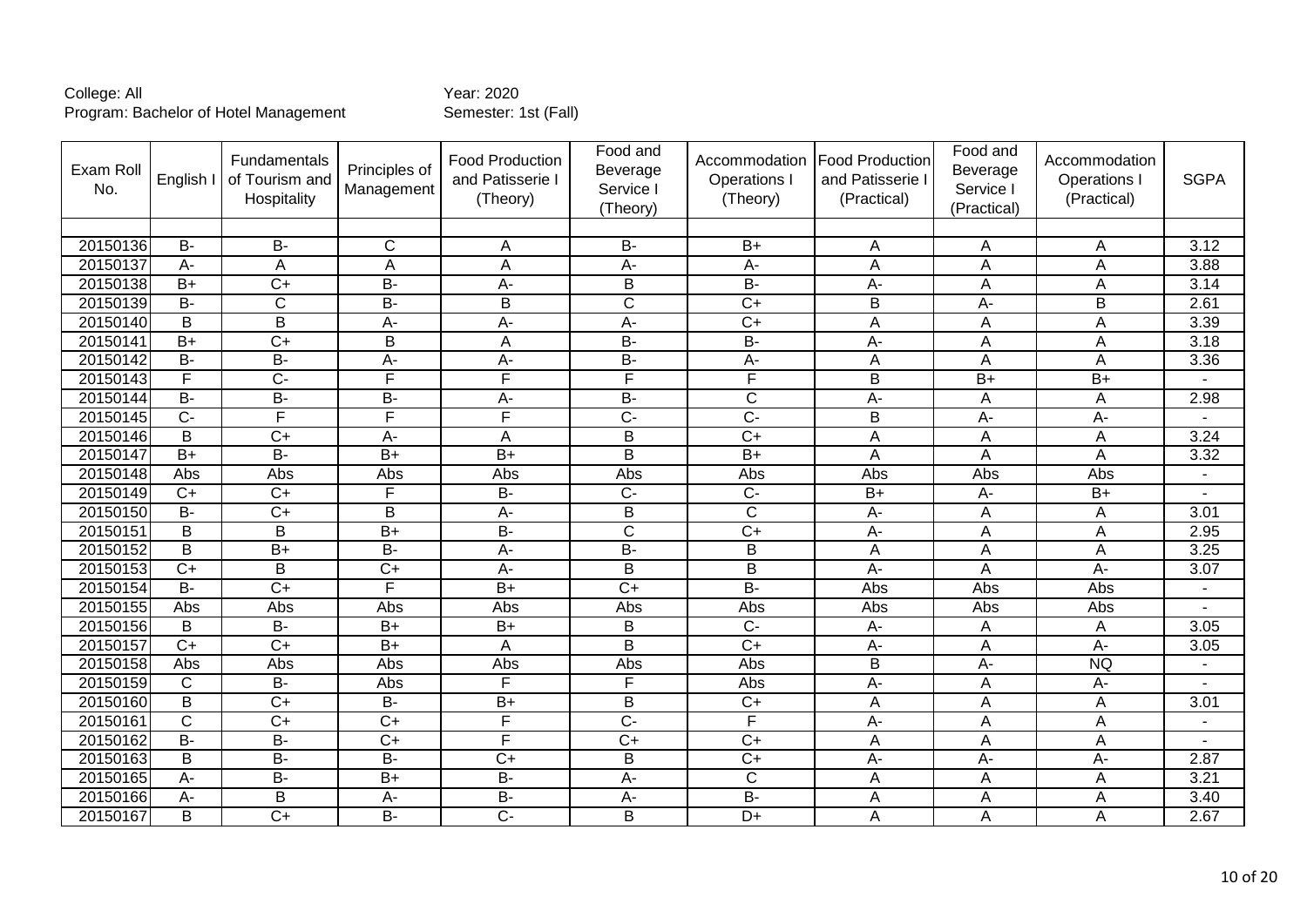| Exam Roll<br>No. | English I      | Fundamentals<br>of Tourism and<br>Hospitality | Principles of<br>Management | <b>Food Production</b><br>and Patisserie I<br>(Theory) | Food and<br>Beverage<br>Service I<br>(Theory) | Accommodation<br>Operations I<br>(Theory) | <b>Food Production</b><br>and Patisserie I<br>(Practical) | Food and<br>Beverage<br>Service I<br>(Practical) | Accommodation<br>Operations<br>(Practical) | <b>SGPA</b>       |
|------------------|----------------|-----------------------------------------------|-----------------------------|--------------------------------------------------------|-----------------------------------------------|-------------------------------------------|-----------------------------------------------------------|--------------------------------------------------|--------------------------------------------|-------------------|
|                  |                |                                               |                             |                                                        |                                               |                                           |                                                           |                                                  |                                            |                   |
| 20150168         | A-             | $B+$                                          | B                           | $\mathsf{C}$                                           | A-                                            | $C+$                                      | Α                                                         | А-                                               | A                                          | 3.18              |
| 20150169         | $\overline{B}$ | $\overline{\text{c}}$                         | B-                          | F                                                      | $\overline{B}$                                | $\overline{C}$                            | A                                                         | $A -$                                            | A                                          |                   |
| 20150170         | A-             | A-                                            | B                           | $\overline{C}$                                         | $\overline{B}$                                | $\overline{C+}$                           | A                                                         | $\overline{A}$ -                                 | A                                          | $\overline{3.18}$ |
| 20150171         | Abs            | $\overline{C}$                                | F                           | Abs                                                    | Abs                                           | $D+$                                      | A                                                         | A-                                               | A                                          |                   |
| 20150172         | $\overline{B}$ | $\overline{C+}$                               | $C+$                        | $B -$                                                  | A-                                            | $\overline{B}$                            | Α                                                         | A                                                | A                                          | 3.11              |
| 20150173         | $A -$          | $\overline{B+}$                               | B                           | $\overline{\text{c}}$                                  | $A -$                                         | $\overline{C+}$                           | A                                                         | A                                                | A                                          | 3.20              |
| 20150174         | B              | <b>B-</b>                                     | B-                          | $\overline{C}$                                         | B                                             | $C+$                                      | A                                                         | A                                                | A                                          | 2.85              |
| 20150175         | A              | $B+$                                          | $\overline{B}$              | $\overline{B}$                                         | $B+$                                          | $\overline{B}$                            | A                                                         | A                                                | A                                          | 3.41              |
| 20150176         | $A -$          | $\overline{C+}$                               | B                           | $\overline{C}$                                         | A-                                            | $C+$                                      | A                                                         | A                                                | A                                          | 3.11              |
| 20150177         | $\overline{C}$ | $\overline{C}$                                | $\overline{\mathsf{F}}$     | F                                                      | $\overline{C+}$                               | F                                         | A                                                         | A-                                               | A                                          |                   |
| 20150178         | $\overline{B}$ | $\overline{C+}$                               | $\overline{C+}$             | $\overline{C}$                                         | B                                             | $\overline{C}$                            | Α                                                         | Α                                                | A                                          | 2.71              |
| 20150179         | $\overline{B}$ | $\overline{B+}$                               | B                           | $\overline{\text{c}}$                                  | A-                                            | $\overline{\mathsf{C}}$                   | A                                                         | Α                                                | A                                          | 3.03              |
| 20150180         | B              | $\overline{C}$                                | $\overline{C}$              | $\overline{\text{c}}$                                  | $\overline{B}$                                | $D+$                                      | A                                                         | A-                                               | A                                          | 2.59              |
| 20150181         | $\overline{C}$ | $\overline{B}$                                | $\overline{C+}$             | $\overline{C}$                                         | $B+$                                          | $\overline{C}$                            | A                                                         | A                                                | A                                          | 2.67              |
| 20150182         | A              | A-                                            | B                           | B                                                      | A                                             | A-                                        | A                                                         | A                                                | A                                          | 3.65              |
| 20150183         | $A -$          | $\overline{C+}$                               | В-                          | $C+$                                                   | B                                             | $\overline{C}$                            | A                                                         | A                                                | A                                          | 2.89              |
| 20150184         | <b>Abs</b>     | Abs                                           | Abs                         | Abs                                                    | Abs                                           | Abs                                       | $A -$                                                     | $\overline{B+}$                                  | $A -$                                      |                   |
| 20150185         | Abs            | Abs                                           | Abs                         | Abs                                                    | Abs                                           | Abs                                       | $A -$                                                     | $B+$                                             | $A -$                                      |                   |
| 20150186         | Α              | $\overline{B}$                                | B                           | $\overline{B}$                                         | A                                             | B                                         | A                                                         | A                                                | A                                          | 3.51              |
| 20150187         | Α              | $\overline{A}$                                | $\overline{B}$              | $\overline{B}$                                         | Α                                             | $\overline{B}$                            | Α                                                         | $\overline{A}$                                   | A                                          | 3.56              |
| 20150188         | $A -$          | $B -$                                         | $\overline{C+}$             | $\overline{B}$                                         | $A -$                                         | $\overline{C+}$                           | A                                                         | $\overline{A}$                                   | A                                          | 3.16              |
| 20150189         | $B+$           | $B -$                                         | $\mathsf C$                 | $\overline{B}$                                         | A-                                            | $B -$                                     | A                                                         | A                                                | A                                          | 3.08              |
| 20150190         | $\overline{B}$ | $B+$                                          | $\overline{B}$              | $\overline{B+}$                                        | A                                             | $\overline{B}$                            | A                                                         | A                                                | A                                          | 3.33              |
| 20150191         | A-             | $\overline{B+}$                               | $\sf B$                     | B                                                      | A                                             | $B -$                                     | A                                                         | A                                                | A                                          | 3.43              |
| 20150192         | Α              | A-                                            | F                           | $B+$                                                   | A                                             | B                                         | A                                                         | A                                                | A                                          |                   |
| 20150193         | Α              | $B+$                                          | $A -$                       | $\overline{B}$                                         | $\overline{A}$                                | $\overline{B}$                            | A                                                         | A                                                | A                                          | 3.56              |
| 20150194         | A-             | $B+$                                          | В-                          | $C+$                                                   | A                                             | B                                         | A                                                         | Α                                                | A                                          | 3.33              |
| 20150195         | A              | $\overline{B}$                                | $\overline{B+}$             | A                                                      | A                                             | $\overline{B+}$                           | A                                                         | A                                                | A                                          | 3.68              |
| 20150196         | B              | E                                             | $\overline{C}$              | $\overline{C}$                                         | $\overline{B}$                                | F                                         | A                                                         | $\overline{A}$ -                                 | A                                          |                   |
| 20150197         | F              | $\overline{C+}$                               | F                           | F                                                      | $B -$                                         | $D+$                                      | A                                                         | $\overline{A}$                                   | A                                          |                   |
| 20150198         | $A -$          | $\overline{C+}$                               | B-                          | $\overline{B}$                                         | A-                                            | $\overline{C}$                            | A                                                         | A                                                | A                                          | 3.04              |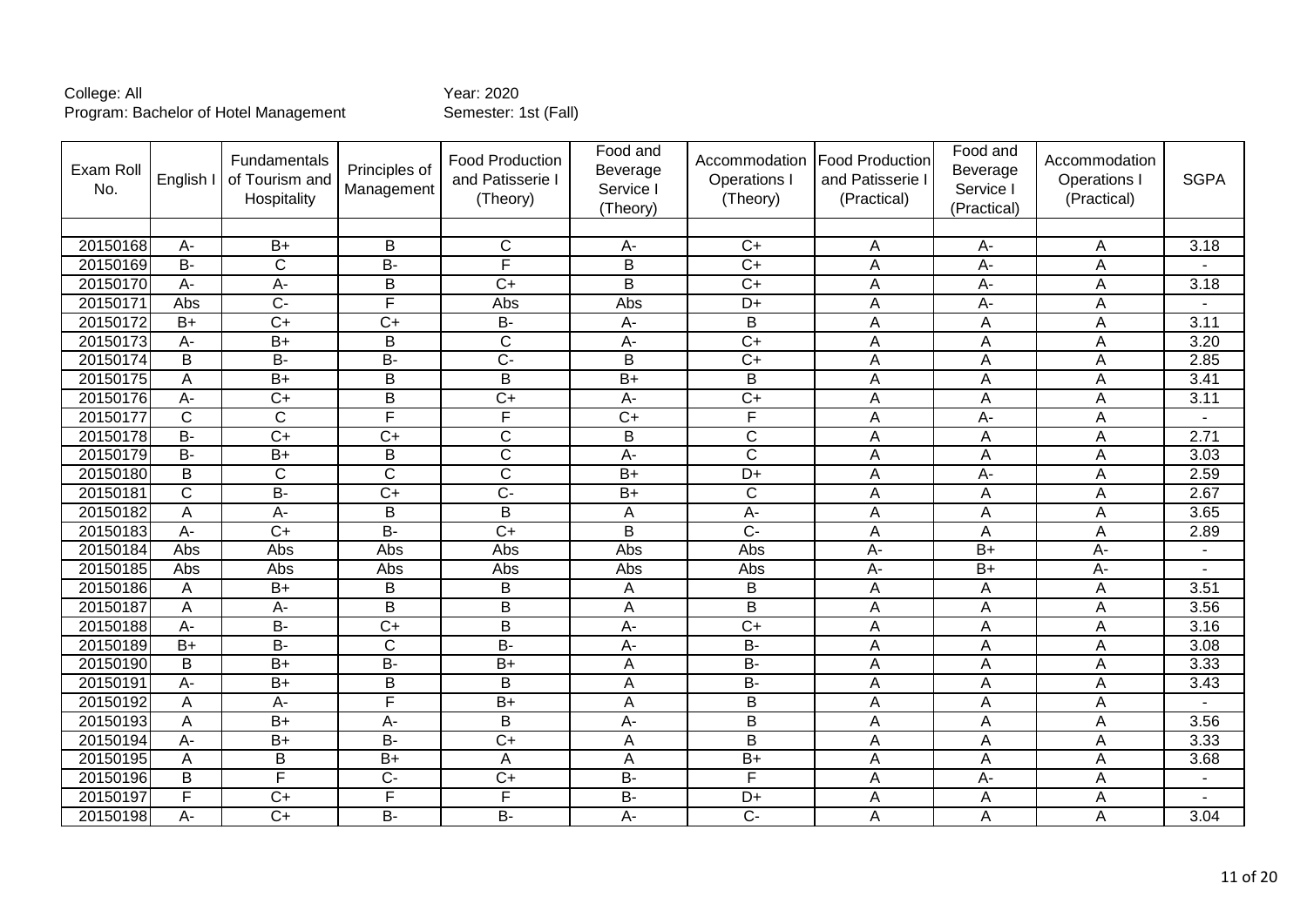| Exam Rol<br>No. | English I       | Fundamentals<br>of Tourism and<br>Hospitality | Principles of<br>Management | Food Production<br>and Patisserie I<br>(Theory) | Food and<br>Beverage<br>Service I<br>(Theory) | Accommodation<br><b>Operations I</b><br>(Theory) | <b>Food Production</b><br>and Patisserie I<br>(Practical) | Food and<br>Beverage<br>Service I<br>(Practical) | Accommodation<br>Operations<br>(Practical) | <b>SGPA</b>              |
|-----------------|-----------------|-----------------------------------------------|-----------------------------|-------------------------------------------------|-----------------------------------------------|--------------------------------------------------|-----------------------------------------------------------|--------------------------------------------------|--------------------------------------------|--------------------------|
|                 |                 |                                               |                             |                                                 |                                               |                                                  |                                                           |                                                  |                                            |                          |
| 20150199        | $B+$            | $C+$                                          | F                           | F                                               | $B+$                                          | C                                                | A                                                         | Α                                                | A                                          | $\overline{\phantom{a}}$ |
| 20150200        | A               | A                                             | $A -$                       | $\overline{\mathsf{B}}$                         | $A -$                                         | $\overline{B+}$                                  | A                                                         | A                                                | A                                          | 3.69                     |
| 20150201        | A-              | $\overline{A}$ -                              | F                           | $\overline{B}$                                  | $A -$                                         | $B -$                                            | A                                                         | A                                                | A                                          |                          |
| 20150202        | <b>B-</b>       | F                                             | Expelled                    | F                                               | B                                             | F                                                | Α                                                         | A-                                               | A                                          |                          |
| 20150203        | $\overline{B}$  | $\overline{B}$                                | $\overline{C}$              | F                                               | $\overline{B}$                                | $\overline{\mathsf{C}}$                          | Α                                                         | A                                                | A                                          |                          |
| 20150204        | B               | $\overline{B}$                                | $\overline{C}$              | $\overline{C}$                                  | $B -$                                         | D+                                               | Α                                                         | А-                                               | Α                                          | 2.53                     |
| 20150205        | A               | $\overline{A}$                                | $\overline{C+}$             | $\overline{\text{c}}$                           | $\overline{A}$                                | $\overline{\text{c}}$                            | A                                                         | $\mathsf{A}$                                     | $\overline{A}$                             | 3.20                     |
| 20150206        | A               | A                                             | $\overline{A}$              | A                                               | A                                             | A                                                | A                                                         | A                                                | A                                          | 3.96                     |
| 20150207        | $B+$            | $\overline{B+}$                               | $\overline{B}$              | $\overline{\text{c}}$                           | A-                                            | B                                                | A                                                         | A                                                | A                                          | 3.20                     |
| 20150208        | B               | $\overline{C+}$                               | C                           | $\overline{C}$ -                                | $\overline{B+}$                               | $\overline{C+}$                                  | A                                                         | А-                                               | A                                          | 2.73                     |
| 20150209        | Abs             | Abs                                           | Abs                         | Abs                                             | Abs                                           | F                                                | $\overline{A}$                                            | $\overline{B+}$                                  | A                                          |                          |
| 20150210        | B               | $C+$                                          | <b>B-</b>                   | E                                               | A-                                            | $\mathsf{C}$                                     | A                                                         | A                                                | A                                          |                          |
| 20150211        | A-              | $\overline{B}$                                | $\overline{B}$              | $\overline{B}$                                  | $A -$                                         | $\overline{B}$                                   | Α                                                         | A                                                | A                                          | 3.23                     |
| 20150212        | A               | A-                                            | $\overline{B+}$             | B                                               | A                                             | $B -$                                            | A                                                         | Α                                                | $\overline{A}$                             | 3.56                     |
| 20150213        | A-              | $C+$                                          | $C+$                        | $\overline{\text{c}}$                           | A                                             | $\overline{B+}$                                  | A                                                         | A                                                | A                                          | 3.15                     |
| 20150214        | A               | $\overline{B}$                                | $\mathsf{C}$                | F                                               | $\overline{B+}$                               | $\overline{C}$                                   | A                                                         | A                                                | A                                          |                          |
| 20150215        | A               | A                                             | $\overline{B+}$             | A-                                              | A                                             | A                                                | A                                                         | A                                                | A                                          | 3.87                     |
| 20150216        | A               | A-                                            | B                           | $B+$                                            | A-                                            | $B+$                                             | A                                                         | A                                                | A                                          | 3.60                     |
| 20150217        | $C+$            | $\overline{B}$                                | F                           | F                                               | $\overline{B}$                                | $D+$                                             | A                                                         | A                                                | A                                          |                          |
| 20150218        | $B+$            | $\overline{C}$                                | F                           | $\overline{\text{C}}$                           | $\overline{B}$                                | $\overline{D+}$                                  | A                                                         | A                                                | A                                          |                          |
| 20150219        | A-              | $\overline{C+}$                               | F                           | $\overline{\text{c}}$                           | $\overline{B}$                                | B                                                | A                                                         | A                                                | A                                          |                          |
| 20150220        | $B+$            | $\overline{B}$                                | F                           | $\overline{\mathsf{B}}$                         | $\overline{B+}$                               | $\overline{B}$                                   | A                                                         | A                                                | A                                          |                          |
| 20150221        | B               | $\overline{C}$                                | $\overline{C+}$             | $\overline{C}$                                  | $\overline{B}$                                | $\overline{C}$                                   | Α                                                         | A                                                | A                                          | 2.83                     |
| 20150222        | $\overline{B+}$ | $\overline{C+}$                               | C                           | $\overline{C+}$                                 | $\overline{A}$                                | $\overline{\text{c}}$                            | A                                                         | A                                                | A                                          | 2.88                     |
| 20150223        | A-              | $\overline{C+}$                               | $\overline{B}$              | $\overline{C}$                                  | A-                                            | $\overline{\text{c}}$                            | A                                                         | Α                                                | A                                          | 2.95                     |
| 20150224        | A-              | $B -$                                         | F                           | $B -$                                           | $\overline{B}$                                | $\overline{C}$                                   | A                                                         | A                                                | A                                          |                          |
| 20150225        | $\overline{C}$  | $\overline{C}$                                | F                           | Abs                                             | F                                             | F                                                | A-                                                        | A-                                               | $\overline{A}$                             |                          |
| 20150226        | A-              | $B -$                                         | B                           | B                                               | A-                                            | $B -$                                            | A                                                         | A                                                | A                                          | 3.31                     |
| 20150227        | A-              | $\overline{B}$                                | $\overline{C+}$             | $\overline{C+}$                                 | $\overline{B}$                                | $B -$                                            | A                                                         | A                                                | A                                          | 3.07                     |
| 20150228        | Abs             | $\mathsf C$                                   | Abs                         | Abs                                             | Abs                                           | Abs                                              | A                                                         | A                                                | A                                          |                          |
| 20150229        | B               | $\mathsf{C}$                                  | F                           | $C+$                                            | A-                                            | Expelled                                         | A                                                         | A                                                | A                                          | $\blacksquare$           |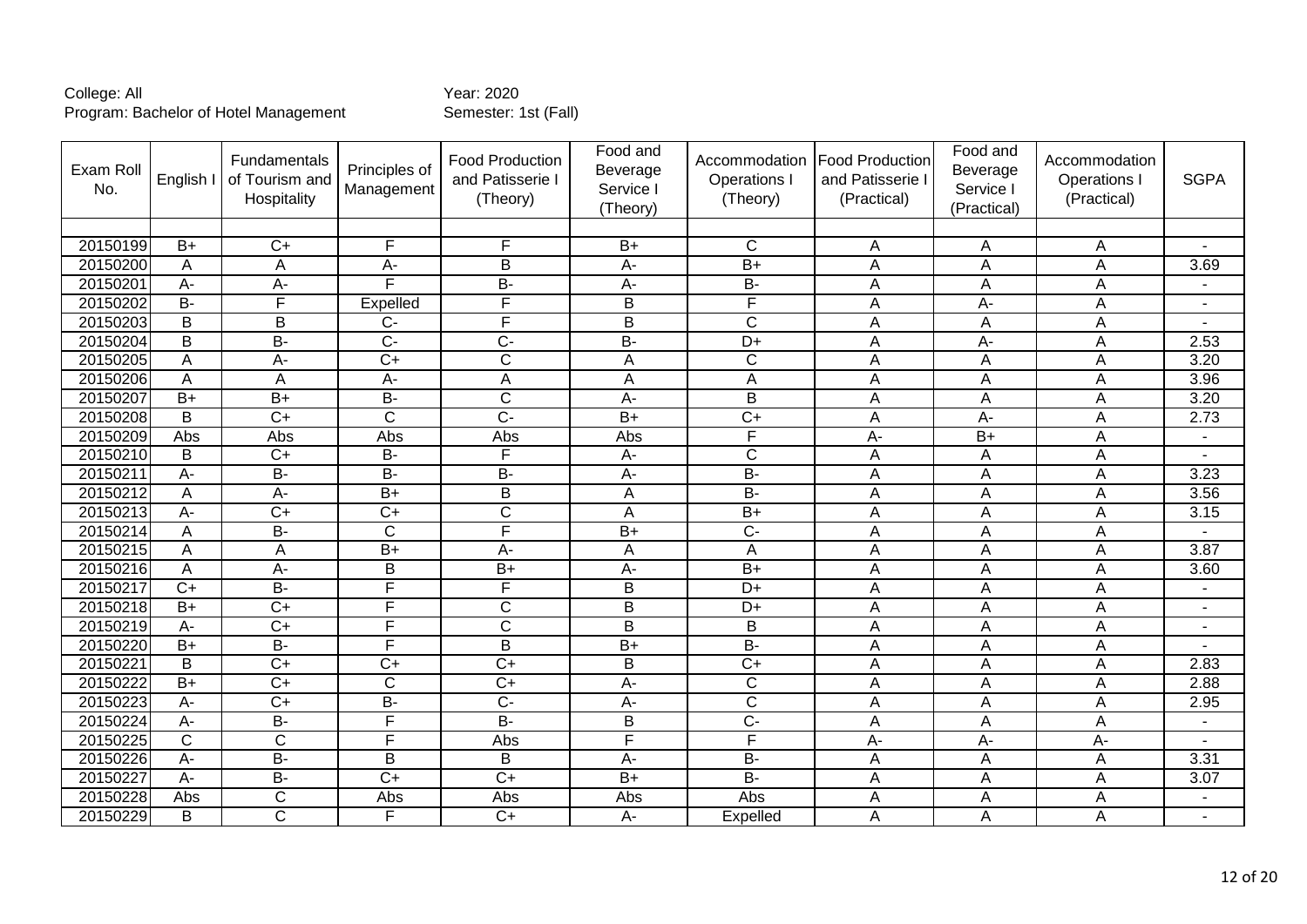| Exam Roll<br>No. | English I       | Fundamentals<br>of Tourism and<br>Hospitality | Principles of<br>Management | <b>Food Production</b><br>and Patisserie I<br>(Theory) | Food and<br>Beverage<br>Service I<br>(Theory) | Accommodation<br>Operations I<br>(Theory) | <b>Food Production</b><br>and Patisserie I<br>(Practical) | Food and<br>Beverage<br>Service I<br>(Practical) | Accommodation<br>Operations<br>(Practical) | <b>SGPA</b> |
|------------------|-----------------|-----------------------------------------------|-----------------------------|--------------------------------------------------------|-----------------------------------------------|-------------------------------------------|-----------------------------------------------------------|--------------------------------------------------|--------------------------------------------|-------------|
|                  |                 |                                               |                             |                                                        |                                               |                                           |                                                           |                                                  |                                            |             |
| 20150230         | B               | E                                             | $\overline{F}$              | F                                                      | E                                             | D+                                        | Α                                                         | А-                                               | Α                                          |             |
| 20150231         | A-              | $\overline{\mathsf{B}}$                       | В-                          | $B -$                                                  | $B -$                                         | $B -$                                     | A                                                         | A                                                | A                                          | 3.13        |
| 20150232         | A               | $\overline{B}$                                | $\overline{B+}$             | $\overline{B+}$                                        | $A -$                                         | B                                         | A                                                         | A                                                | A                                          | 3.47        |
| 20150233         | A-              | B-                                            | F                           | <b>B-</b>                                              | A-                                            | $\overline{C+}$                           | A                                                         | A                                                | A                                          |             |
| 20150234         | Α               | A-                                            | $B+$                        | A-                                                     | A                                             | $A -$                                     | Α                                                         | A                                                | A                                          | 3.79        |
| 20150235         | A               | B                                             | $B+$                        | A-                                                     | A                                             | B                                         | A                                                         | A                                                | A                                          | 3.60        |
| 20150236         | A               | <b>B-</b>                                     | B-                          | <b>B-</b>                                              | $B+$                                          | $B+$                                      | A                                                         | $\overline{A}$                                   | A                                          | 3.29        |
| 20150237         | $\overline{C}$  | F                                             | F                           | F                                                      | F                                             | F                                         | A                                                         | A                                                | A                                          |             |
| 20150238         | B               | $C+$                                          | $C+$                        | $\mathsf C$                                            | A-                                            | $\mathsf{C}$                              | A                                                         | A                                                | A                                          | 2.84        |
| 20150239         | A               | B                                             | $A-$                        | $\overline{B}$                                         | A                                             | $\overline{B}$                            | A                                                         | A                                                | A                                          | 3.52        |
| 20150240         | C               | $\overline{C}$                                | F                           | F                                                      | $\overline{B}$                                | F                                         | Α                                                         | Α                                                | A                                          |             |
| 20150241         | A-              | $\overline{C+}$                               | $\overline{C}$              | $\overline{C}$                                         | $\overline{B}$                                | $\overline{C+}$                           | A                                                         | Α                                                | A                                          | 2.88        |
| 20150242         | B               | B                                             | B                           | $\overline{C}$                                         | $A -$                                         | $\overline{C+}$                           | A                                                         | A                                                | A                                          | 3.07        |
| 20150243         | A               | $\overline{B+}$                               | $\overline{A}$              | $\overline{B+}$                                        | $\overline{A}$                                | $\overline{C}$                            | A                                                         | A                                                | A                                          | 3.51        |
| 20150244         | $C+$            | $\mathsf{C}$                                  | F                           | F                                                      | $\overline{F}$                                | F                                         | A                                                         | A                                                | A                                          |             |
| 20150245         | B               | $\mathsf{C}$                                  | $C -$                       | $C+$                                                   | $C+$                                          | $C -$                                     | A                                                         | Α                                                | A                                          | 2.53        |
| 20150246         | $\overline{B+}$ | F                                             | F                           | F                                                      | F                                             | F                                         | A                                                         | $\overline{A}$                                   | A                                          |             |
| 20150247         | B               | $C+$                                          | F                           | $\overline{C}$                                         | B-                                            | F                                         | Α                                                         | Α                                                | A                                          |             |
| 20150248         | $\overline{B}$  | $\overline{C+}$                               | $\overline{C+}$             | $\overline{\mathsf{C}}$                                | $A -$                                         | $D+$                                      | A                                                         | A                                                | A                                          | 2.71        |
| 20150249         | A-              | $\overline{\mathsf{B}}$                       | $\overline{C}$              | $B -$                                                  | $\overline{A}$                                | $\overline{C}$                            | Α                                                         | $\overline{A}$                                   | A                                          | 3.08        |
| 20150250         | A               | $\overline{C+}$                               | $B -$                       | $\overline{B}$                                         | $B+$                                          | $\overline{C}$                            | A                                                         | $\overline{A}$                                   | A                                          | 3.07        |
| 20150251         | A               | $\overline{C}$                                | F                           | $\overline{B}$                                         | $\overline{B+}$                               | $\overline{C}$                            | A                                                         | $\overline{A}$                                   | A                                          |             |
| 20150254         | $\overline{B}$  | $\overline{B}$                                | $\overline{B}$              | $\overline{B+}$                                        | $\overline{\text{c}}$                         | $B+$                                      | $\overline{A}$                                            | A                                                | $\overline{A}$                             | 3.05        |
| 20150255         | $\overline{B}$  | $\overline{C}$                                | $\overline{B}$              | $\overline{B+}$                                        | B                                             | $B -$                                     | A                                                         | $\overline{A}$                                   | $\overline{A}$                             | 3.03        |
| 20150256         | $C+$            | <b>B-</b>                                     | $B+$                        | $B+$                                                   | $B+$                                          | B                                         | $B+$                                                      | A-                                               | $B+$                                       | 3.07        |
| 20150257         | $\overline{C}$  | $\overline{\text{c}}$                         | F                           | $\overline{C+}$                                        | F                                             | $\overline{C}$                            | $\overline{B+}$                                           | $\overline{B+}$                                  | $B+$                                       |             |
| 20150258         | $C+$            | $\overline{B}$                                | B                           | Α                                                      | $\mathsf{C}$                                  | $C+$                                      | A                                                         | Α                                                | A                                          | 2.97        |
| 20150259         | B               | $\overline{A}$                                | <b>B-</b>                   | $\overline{A}$ -                                       | $\overline{C}$                                | $\overline{B}$                            | $B+$                                                      | A                                                | A                                          | 3.13        |
| 20150260         | $\overline{B}$  | $\overline{C}$                                | B                           | A                                                      | F                                             | C                                         | A                                                         | A                                                | A                                          |             |
| 2015026          | $C+$            | $\overline{C}$                                | B                           | $\overline{B}$                                         | F                                             | $\overline{C}$                            | $\overline{B+}$                                           | $\overline{A}$                                   | A                                          |             |
| 20150262         | $\overline{C}$  | $\overline{C+}$                               | $\overline{C+}$             | A-                                                     | $\overline{C}$                                | $\overline{C}$                            | A                                                         | $A -$                                            | $B+$                                       | 2.64        |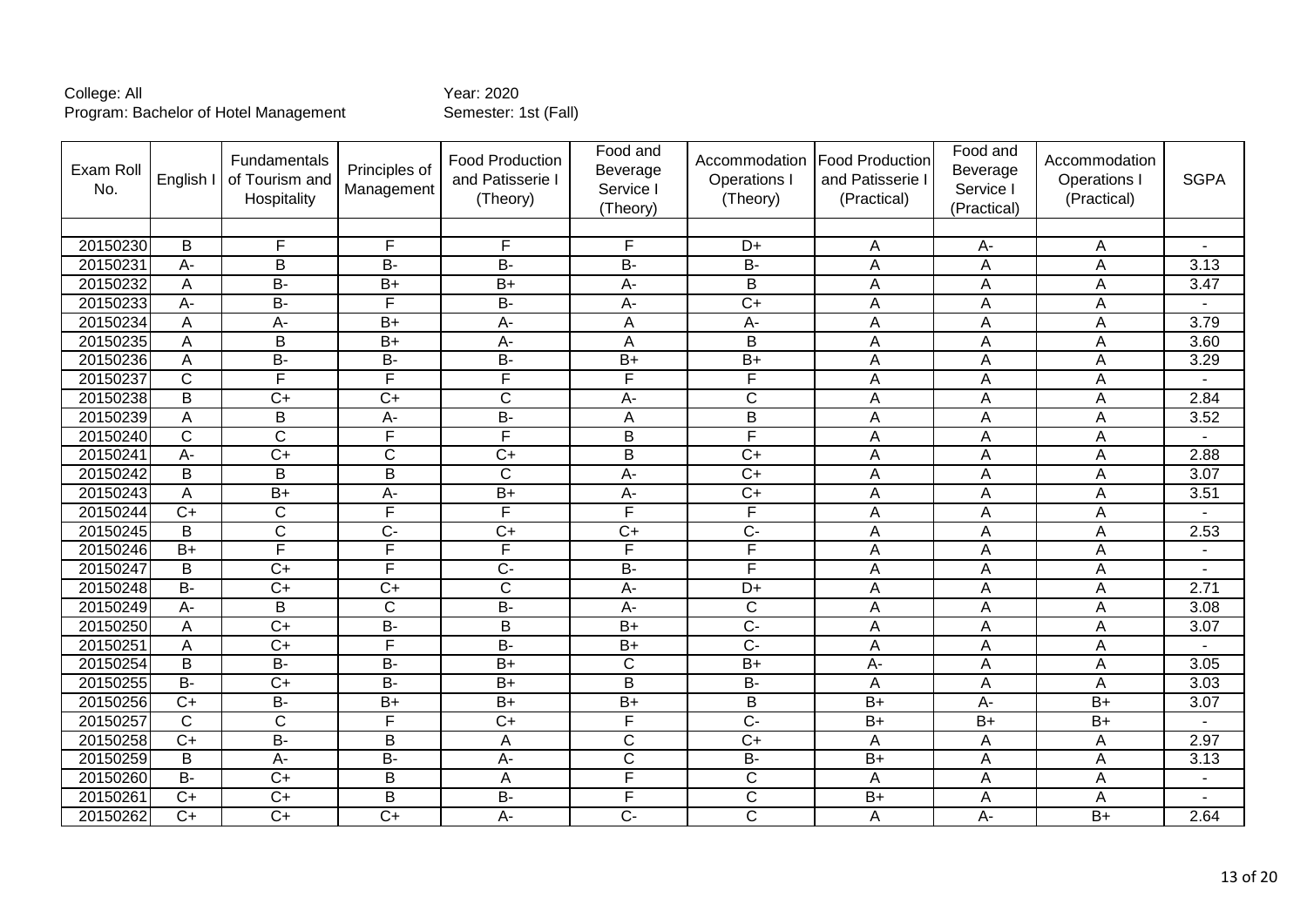| Exam Roll<br>No. | English I      | Fundamentals<br>of Tourism and<br>Hospitality | Principles of<br>Management | Food Production<br>and Patisserie I<br>(Theory) | Food and<br>Beverage<br>Service I<br>(Theory) | Accommodation<br>Operations I<br>(Theory) | <b>Food Production</b><br>and Patisserie I<br>(Practical) | Food and<br>Beverage<br>Service I<br>(Practical) | Accommodation<br>Operations I<br>(Practical) | <b>SGPA</b> |
|------------------|----------------|-----------------------------------------------|-----------------------------|-------------------------------------------------|-----------------------------------------------|-------------------------------------------|-----------------------------------------------------------|--------------------------------------------------|----------------------------------------------|-------------|
|                  |                |                                               |                             |                                                 |                                               |                                           |                                                           |                                                  |                                              |             |
| 20150263         | $B+$           | $C+$                                          | <b>B-</b>                   | A                                               | $\mathsf{C}$                                  | B                                         | A                                                         | A                                                | A                                            | 3.11        |
| 20150264         | $B -$          | $B+$                                          | $\overline{A}$ -            | F                                               | F                                             | $\overline{\text{c}}$                     | A                                                         | $B+$                                             | $\overline{\mathsf{B}}$                      |             |
| 20150265         | B              | $\overline{B}$                                | $C+$                        | C                                               | F                                             | $\mathsf C$                               | $B+$                                                      | A                                                | A                                            |             |
| 20150266         | Abs            | Abs                                           | Abs                         | Abs                                             | Abs                                           | Abs                                       | B                                                         | B                                                | B                                            |             |
| 20150267         | $\overline{C}$ | $\overline{C}$                                | $\overline{C+}$             | $\overline{B}$                                  | $\overline{C}$                                | $\overline{C}$                            | A                                                         | $\overline{B}$                                   | $\overline{\mathsf{B}}$                      | 2.54        |
| 20150268         | $\overline{C}$ | F                                             | $\overline{F}$              | $\overline{B}$                                  | $\overline{\mathsf{F}}$                       | F                                         | A                                                         | A-                                               | A                                            |             |
| 20150269         | B              | $\overline{B}$                                | $B+$                        | A                                               | $\overline{C+}$                               | B                                         | A                                                         | A                                                | A                                            | 3.32        |
| 20150270         | $B -$          | $\overline{B}$                                | F                           | $\overline{B}$                                  | F                                             | $\overline{C}$ -                          | $B+$                                                      | $\overline{B+}$                                  | $B+$                                         |             |
| 20150271         | $\overline{C}$ | $\mathsf{C}$                                  | $C+$                        | A-                                              | $\mathsf{C}$                                  | $\mathsf{C}$                              | A                                                         | A                                                | A                                            | 2.71        |
| 20150272         | $\overline{C}$ | $\overline{C}$                                | $B -$                       | $\overline{B+}$                                 | $\overline{B}$                                | $B -$                                     | A                                                         | A                                                | A                                            | 2.89        |
| 20150273         | $\overline{C}$ | F                                             | F                           | F                                               | F                                             | F                                         | $\overline{B}$                                            | $\overline{B}$                                   | $\overline{B}$                               |             |
| 20150274         | B              | <b>B-</b>                                     | $\overline{C}$              | $B+$                                            | F                                             | $\overline{C+}$                           | A                                                         | A                                                | A                                            |             |
| 20150275         | Abs            | Abs                                           | Abs                         | Abs                                             | Abs                                           | Abs                                       | B                                                         | B                                                | $\overline{B}$                               |             |
| 20150276         | $\mathsf{C}$   | $B -$                                         | $\overline{C+}$             | $\overline{B}$                                  | $\overline{C}$                                | $\overline{C}$                            | $\overline{B+}$                                           | $A -$                                            | A                                            | 2.56        |
| 20150277         | $\mathsf{C}$   | $C+$                                          | F                           | <b>B-</b>                                       | $C+$                                          | $\mathsf{C}$                              | $B+$                                                      | A-                                               | A                                            |             |
| 20150278         | $\overline{B}$ | $\overline{C}$                                | B-                          | $\overline{B}$                                  | $B -$                                         | $\overline{B}$                            | A                                                         | $\overline{A}$ -                                 | A                                            | 2.89        |
| 20150279         | $\overline{B}$ | $\overline{C+}$                               | $A-$                        | $\overline{B+}$                                 | $\overline{C}$                                | $\overline{C+}$                           | A                                                         | $A -$                                            | A                                            | 2.91        |
| 20150280         | $C+$           | $\overline{B}$                                | E                           | $\overline{B}$                                  | $\overline{C}$                                | $\overline{C}$                            | $\overline{B+}$                                           | A                                                | A                                            |             |
| 20150281         | B              | $\overline{B}$                                | $B+$                        | A                                               | B-                                            | $\overline{C}$                            | $B+$                                                      | A                                                | $\overline{A}$ -                             | 3.21        |
| 20150282         | $\overline{C}$ | $\overline{\text{c}}$                         | F                           | F                                               | F                                             | F                                         | $\overline{B+}$                                           | $\overline{B+}$                                  | $\overline{B+}$                              |             |
| 20150283         | $B+$           | $\overline{C}$                                | $\overline{F}$              | B                                               | $C+$                                          | B                                         | $B+$                                                      | $\overline{A}$                                   | A                                            |             |
| 20150284         | $\overline{B}$ | B                                             | B-                          | $\overline{B+}$                                 | $\overline{C}$                                | $\overline{B}$                            | $B+$                                                      | A                                                | A                                            | 3.02        |
| 20150285         | $\overline{B}$ | A                                             | $\overline{B}$              | $\overline{B}$                                  | $B -$                                         | B-                                        | Α                                                         | A                                                | A                                            | 3.29        |
| 20150286         | A-             | A                                             | $A-$                        | $\overline{B+}$                                 | $\overline{C+}$                               | $B -$                                     | A                                                         | A                                                | A                                            | 3.43        |
| 20150287         | $C+$           | $\overline{C}$                                | $\overline{F}$              | F                                               | $\overline{C}$                                | F                                         | $B+$                                                      | А-                                               | $B+$                                         |             |
| 20150288         | Abs            | Abs                                           | Abs                         | Abs                                             | Abs                                           | Abs                                       | B                                                         | $\overline{B+}$                                  | $B -$                                        |             |
| 20150289         | $B+$           | $B+$                                          | <b>B-</b>                   | B                                               | $\overline{F}$                                | $\overline{C}$                            | A                                                         | A                                                | $\overline{B+}$                              |             |
| 20150290         | $C+$           | $\overline{C}$                                | $C+$                        | <b>B-</b>                                       | $\overline{\mathsf{F}}$                       | $\overline{C}$                            | A                                                         | Α                                                | Α                                            |             |
| 20150291         | $\overline{B}$ | $B -$                                         | $\overline{B}$              | $\overline{B}$                                  | $\overline{C}$ -                              | $\overline{C}$ -                          | $B+$                                                      | $\overline{\mathsf{B}}$                          | $\overline{A}$                               | 2.82        |
| 20150292         | $\mathsf{C}$   | $\overline{C}$                                | $\overline{C+}$             | $\overline{C}$                                  | F                                             | F                                         | $B+$                                                      | $\overline{B+}$                                  | $B+$                                         |             |
| 20150293         | B              | B                                             | $A-$                        | $\overline{B}$                                  | $\overline{B+}$                               | $\mathsf{C}$                              | $B+$                                                      | A                                                | A                                            | 3.11        |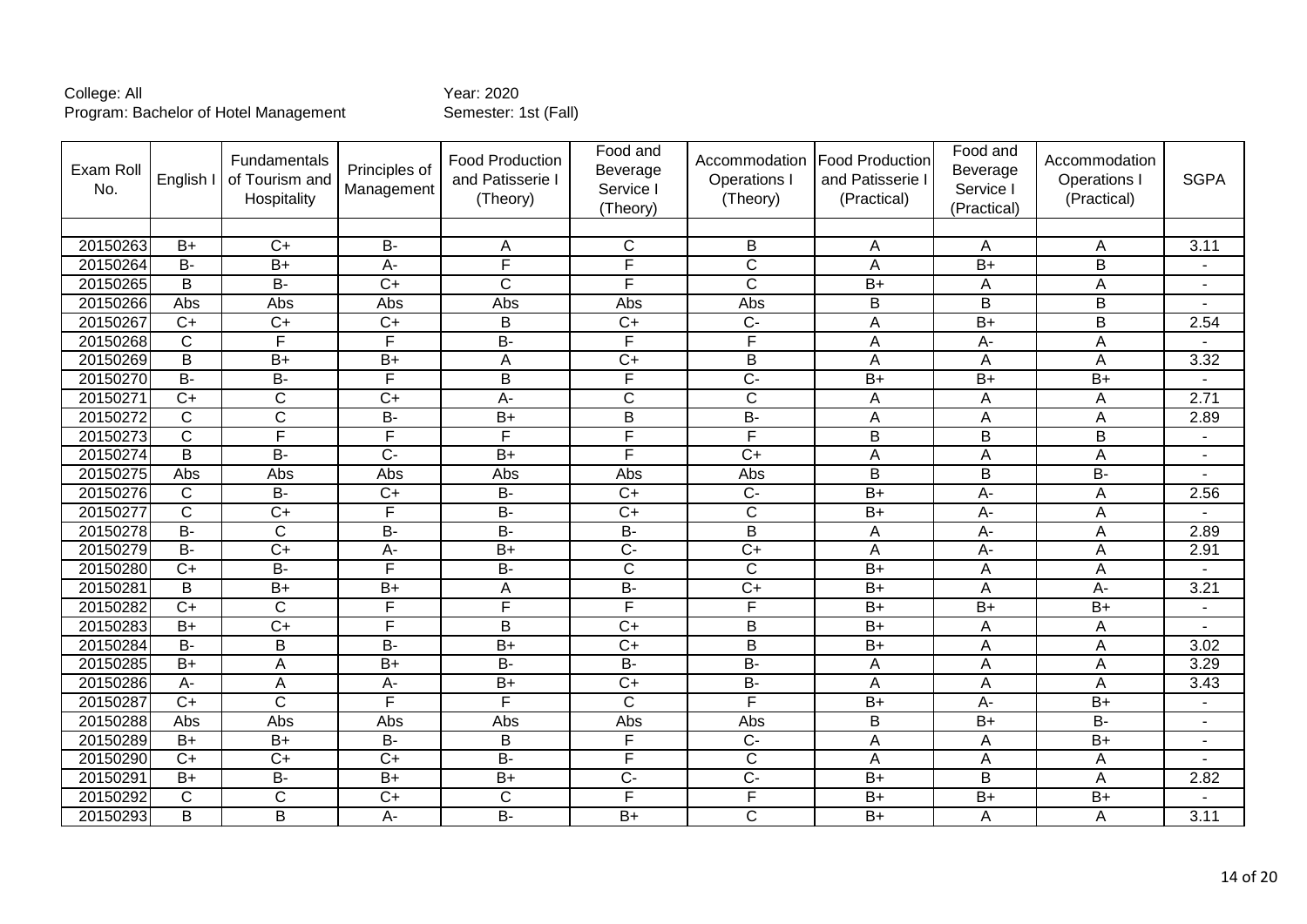| Exam Roll<br>No. | English I               | Fundamentals<br>of Tourism and<br>Hospitality | Principles of<br>Management | Food Production<br>and Patisserie I<br>(Theory) | Food and<br>Beverage<br>Service I<br>(Theory) | Accommodation<br>Operations I<br>(Theory) | <b>Food Production</b><br>and Patisserie I<br>(Practical) | Food and<br>Beverage<br>Service I<br>(Practical) | Accommodation<br>Operations I<br>(Practical) | <b>SGPA</b>              |
|------------------|-------------------------|-----------------------------------------------|-----------------------------|-------------------------------------------------|-----------------------------------------------|-------------------------------------------|-----------------------------------------------------------|--------------------------------------------------|----------------------------------------------|--------------------------|
|                  |                         |                                               |                             |                                                 |                                               |                                           |                                                           |                                                  |                                              |                          |
| 20150296         | $\mathsf{C}$            | $A -$                                         | $B -$                       | F                                               | $B+$                                          | B                                         | Α                                                         | Α                                                | A                                            |                          |
| 20150297         | $\overline{C}$          | $\overline{C+}$                               | $\overline{C}$              | $B -$                                           | $\overline{\text{c}}$                         | $\overline{\text{c}}$                     | A                                                         | A                                                | A                                            | 2.57                     |
| 20150298         | $\overline{C}$          | $\overline{C}$                                | $\overline{C+}$             | F                                               | $\overline{\mathsf{F}}$                       | $\overline{C}$                            | Α                                                         | A                                                | A                                            |                          |
| 20150299         | $B+$                    | A                                             | $B -$                       | $\overline{B}$                                  | $B+$                                          | $B -$                                     | A                                                         | A                                                | A                                            | 3.29                     |
| 20150300         | $\overline{C}$          | $\overline{B}$                                | $\overline{C+}$             | $B -$                                           | $B -$                                         | $\overline{C+}$                           | Α                                                         | A                                                | A                                            | 2.84                     |
| 20150301         | $B+$                    | $B+$                                          | <b>B-</b>                   | <b>B-</b>                                       | $C+$                                          | A-                                        | Α                                                         | A                                                | A                                            | 3.20                     |
| 20150302         | A-                      | A-                                            | $B -$                       | A                                               | A                                             | B                                         | A                                                         | A                                                | A                                            | 3.61                     |
| 20150303         | C                       | $\overline{C}$                                | F                           | A                                               | Expelled                                      | F                                         | A                                                         | A                                                | A                                            |                          |
| 20150304         | $\overline{\mathsf{B}}$ | $\overline{B+}$                               | B                           | $\overline{B+}$                                 | $\overline{C}$                                | $B -$                                     | A                                                         | A                                                | A                                            | 3.11                     |
| 20150305         | Abs                     | Abs                                           | Abs                         | Abs                                             | Abs                                           | Abs                                       | A                                                         | Α                                                | A                                            | $\overline{\phantom{a}}$ |
| 20150306         | Abs                     | Abs                                           | Abs                         | Abs                                             | Abs                                           | Abs                                       | Α                                                         | Α                                                | A                                            |                          |
| 20150307         | C                       | $B -$                                         | $\overline{\mathsf{F}}$     | F                                               | F                                             | $\mathsf{C}$                              | A                                                         | A                                                | A                                            |                          |
| 20150308         | <b>B-</b>               | $C+$                                          | $\overline{\mathsf{F}}$     | B                                               | F                                             | $\mathsf{C}$                              | Α                                                         | Α                                                | A                                            | $\blacksquare$           |
| 20150309         | $\overline{\text{c}}$   | $\overline{\text{c}}$                         | $\overline{C+}$             | F                                               | Ē                                             | F                                         | Α                                                         | $\overline{A}$                                   | A                                            | $\overline{a}$           |
| 20150310         | B                       | B                                             | B                           | $\overline{B+}$                                 | Expelled                                      | $\overline{C+}$                           | A                                                         | A                                                | A                                            | $\overline{\phantom{a}}$ |
| 20150311         | <b>B-</b>               | B                                             | <b>B-</b>                   | B                                               | Expelled                                      | $B+$                                      | A                                                         | A                                                | A                                            |                          |
| 20150313         | $\overline{B}$          | A                                             | A-                          | $\overline{C}$                                  | $A -$                                         | $\overline{A}$ -                          | $\overline{A}$                                            | $A -$                                            | A                                            | 3.44                     |
| 20150314         | $\overline{\mathsf{B}}$ | $\overline{A}$                                | $\overline{B}$              | $\overline{\text{c}}$                           | A                                             | A                                         | A                                                         | A                                                | A                                            | 3.39                     |
| 20150315         | $B+$                    | A-                                            | B                           | $B+$                                            | B                                             | $\overline{A}$                            | A-                                                        | A-                                               | $A -$                                        | 3.45                     |
| 20150316         | $\overline{B+}$         | A                                             | $B -$                       | F                                               | $B -$                                         | $\overline{B}$                            | A                                                         | A                                                | $\overline{A}$                               | ٠                        |
| 20150317         | $B+$                    | $B+$                                          | $C+$                        | F                                               | $\overline{C}$                                | B                                         | A-                                                        | A-                                               | Α                                            | $\blacksquare$           |
| 20150318         | $\overline{C}$          | F                                             | $\overline{C}$              | F                                               | Expelled                                      | $\overline{C}$                            | $A -$                                                     | $\overline{A}$                                   | $\overline{A}$                               | $\overline{a}$           |
| 20150319         | $\overline{B}$          | $\overline{\text{C}}$                         | E                           | E                                               | F                                             | F                                         | $\overline{A}$                                            | $A -$                                            | $\overline{A}$                               |                          |
| 20150320         | $B+$                    | A                                             | A                           | C                                               | B                                             | A-                                        | A-                                                        | Α                                                | Α                                            | 3.45                     |
| 20150321         | Abs                     | Abs                                           | Abs                         | Abs                                             | Abs                                           | Abs                                       | $A-$                                                      | A-                                               | $A -$                                        |                          |
| 20150322         | A-                      | $A -$                                         | $\overline{B+}$             | $\overline{C}$                                  | B                                             | $B -$                                     | A-                                                        | A                                                | A                                            | 3.19                     |
| 20150323         | $B+$                    | $\overline{B}$                                | A-                          | F                                               | $\overline{B}$                                | A-                                        | $A -$                                                     | A-                                               | A                                            |                          |
| 20150324         | B                       | B                                             | $\overline{C}$              | F                                               | $\overline{C+}$                               | B                                         | A-                                                        | A                                                | A                                            | $\blacksquare$           |
| 20150325         | $\overline{C}$          | $\overline{C}$ +                              | $\overline{C}$              | F                                               | $\overline{C}$                                | $\overline{\text{c}}$                     | A-                                                        | A                                                | A                                            | ٠                        |
| 20150326         | A-                      | A                                             | $\overline{A}$ -            | $\overline{C}$                                  | $\overline{B}$                                | A-                                        | $A -$                                                     | A-                                               | A                                            | 3.52                     |
| 20150327         | B                       | B                                             | $\mathsf{C}$                | $\mathsf{C}$                                    | B                                             | B                                         | $A -$                                                     | A                                                | A                                            | 2.91                     |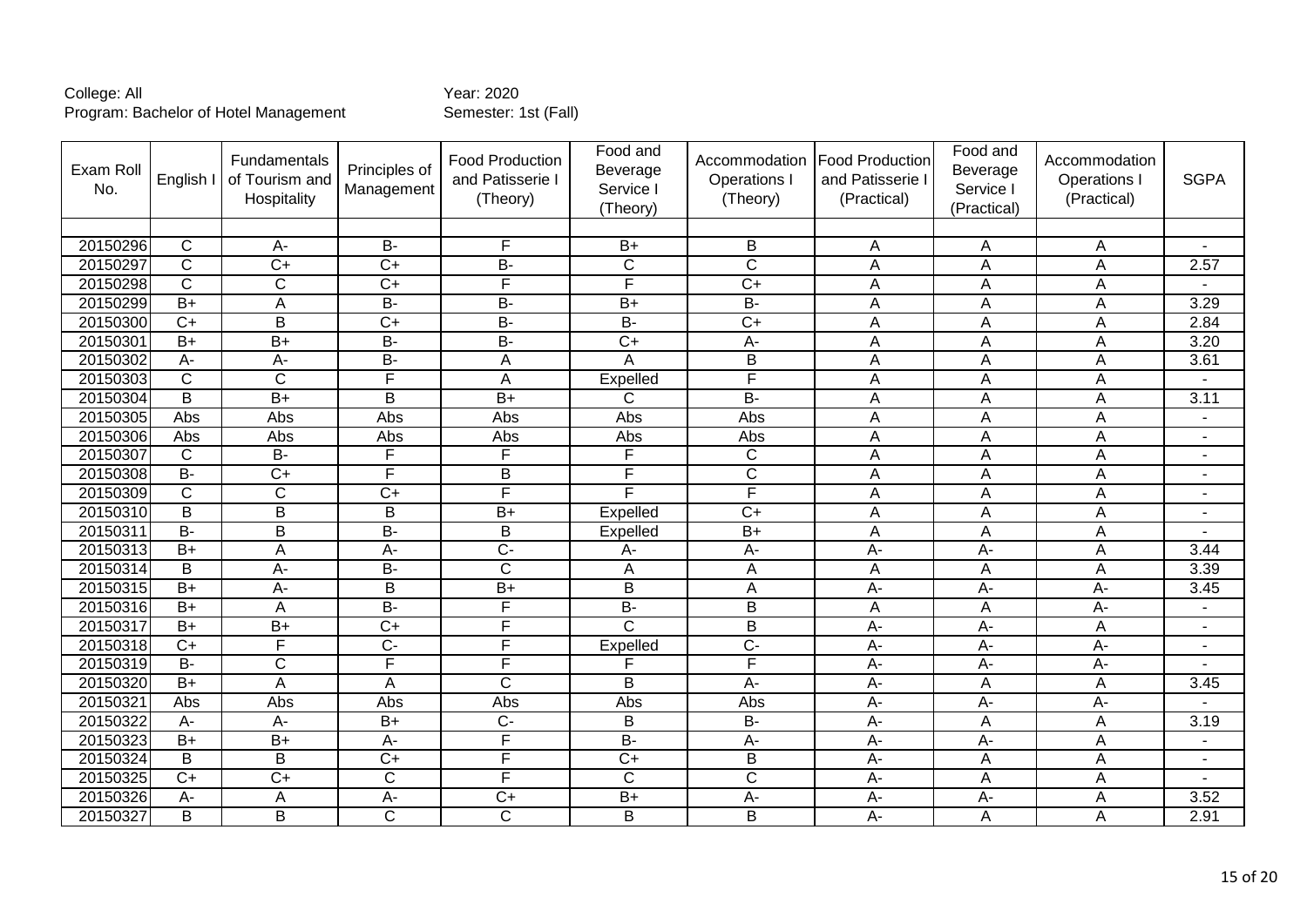| Exam Roll<br>No. | English I       | Fundamentals<br>of Tourism and<br>Hospitality | Principles of<br>Management | <b>Food Production</b><br>and Patisserie I<br>(Theory) | Food and<br>Beverage<br>Service I<br>(Theory) | Accommodation<br>Operations I<br>(Theory) | <b>Food Production</b><br>and Patisserie I<br>(Practical) | Food and<br>Beverage<br>Service I<br>(Practical) | Accommodation<br>Operations<br>(Practical) | <b>SGPA</b>              |
|------------------|-----------------|-----------------------------------------------|-----------------------------|--------------------------------------------------------|-----------------------------------------------|-------------------------------------------|-----------------------------------------------------------|--------------------------------------------------|--------------------------------------------|--------------------------|
|                  |                 |                                               |                             |                                                        |                                               |                                           |                                                           |                                                  |                                            |                          |
| 20150328         | B               | B                                             | <b>B-</b>                   | $C -$                                                  | <b>B-</b>                                     | <b>B-</b>                                 | A-                                                        | Α                                                | Α                                          | 2.89                     |
| 20150329         | $B+$            | $\overline{\mathsf{B}}$                       | $\overline{C}$              | $\overline{C}$ -                                       | $\overline{C}$                                | $\overline{B}$                            | A                                                         | $\overline{A}$                                   | A                                          | 2.72                     |
| 20150330         | F               | $\overline{B}$                                | $\mathsf C$                 | F                                                      | $\overline{C}$                                | $\overline{C+}$                           | A-                                                        | A                                                | A                                          |                          |
| 20150331         | $B -$           | $\overline{C}$                                | $\mathsf{C}$                | F                                                      | $\overline{C}$                                | B-                                        | A-                                                        | A-                                               | A-                                         | $\blacksquare$           |
| 20150332         | B               | $\overline{A}$                                | $\overline{B}$              | F                                                      | $\overline{C}$                                | $\overline{B}$                            | A-                                                        | A                                                | $\overline{A}$                             | $\sim$                   |
| 20150333         | $\overline{B}$  | $\overline{C}$                                | $\mathsf{C}$                | F                                                      | $\overline{\mathsf{F}}$                       | $\overline{B}$                            | A-                                                        | A-                                               | $A -$                                      | $\overline{\phantom{a}}$ |
| 20150334         | $\overline{C}$  | $\overline{B+}$                               | B-                          | F                                                      | $\overline{C}$                                | $\overline{C+}$                           | A-                                                        | A-                                               | A                                          |                          |
| 20150335         | $\overline{B}$  | $B+$                                          | B                           | $\overline{C}$ -                                       | $\overline{B}$                                | $\overline{B}$                            | A                                                         | A-                                               | A                                          | 3.09                     |
| 20150336         | $B+$            | $\overline{B}$                                | $B -$                       | F                                                      | $B -$                                         | $\overline{A}$ -                          | A-                                                        | A                                                | A                                          |                          |
| 20150337         | $B+$            | $B+$                                          | B                           | F                                                      | $\mathsf{C}$                                  | B                                         | A-                                                        | A                                                | A                                          |                          |
| 20150338         | $B -$           | $B+$                                          | $B -$                       | F                                                      | $\overline{D+}$                               | $\overline{\text{c}}$                     | $\overline{A}$                                            | $\overline{A}$ -                                 | $\overline{A}$ -                           |                          |
| 20150339         | B               | $B+$                                          | $\mathsf C$                 | F                                                      | $\mathsf{C}$                                  | $\overline{C+}$                           | A-                                                        | Α                                                | Α                                          | $\blacksquare$           |
| 20150340         | $\overline{B}$  | $\overline{B}$                                | $\overline{\text{c}}$       | F                                                      | $\overline{C+}$                               | $\overline{B}$                            | $\overline{A}$                                            | $\overline{A}$ -                                 | A                                          | ÷.                       |
| 20150341         | $\overline{B+}$ | $A -$                                         | $B+$                        | F                                                      | $\overline{B}$                                | $\overline{B+}$                           | $\overline{A}$                                            | A                                                | A                                          |                          |
| 20150342         | $\overline{C}$  | $\overline{C+}$                               | $\overline{C}$              | $\overline{C}$ -                                       | $\overline{C}$                                | $\overline{C}$                            | A-                                                        | A                                                | A                                          | 2.42                     |
| 20150343         | $B+$            | $\overline{B+}$                               | $\overline{C+}$             | $\overline{\text{C}}$                                  | F                                             | $B -$                                     | A-                                                        | A                                                | A                                          |                          |
| 20150344         | A-              | $\overline{A}$                                | $B+$                        | $\overline{C}$                                         | $\overline{B}$                                | $\overline{B}$                            | $\overline{A}$                                            | A                                                | A                                          | 3.31                     |
| 20150345         | $A -$           | $A -$                                         | $\mathsf{C}$                | $\overline{C}$                                         | A                                             | A-                                        | A-                                                        | A                                                | A                                          | 3.33                     |
| 20150346         | A-              | A                                             | $C+$                        | $\overline{C}$                                         | A                                             | A-                                        | A-                                                        | A                                                | A                                          | 3.41                     |
| 20150347         | $B -$           | F                                             | $\overline{\text{c}}$       | F                                                      | $\overline{C}$ -                              | $\overline{C}$                            | A                                                         | A                                                | A                                          |                          |
| 20150348         | <b>B-</b>       | $C+$                                          | $C+$                        | F.                                                     | $\mathsf{C}$                                  | $\mathsf{C}$                              | A-                                                        | A                                                | A                                          |                          |
| 20150349         | $\overline{B}$  | $B -$                                         | $\overline{C}$              | F                                                      | $\overline{C}$                                | $\overline{C+}$                           | A-                                                        | A-                                               | A                                          |                          |
| 20150350         | $\overline{B}$  | B                                             | $B -$                       | $\overline{C}$ -                                       | $\overline{B}$                                | $\overline{B+}$                           | A-                                                        | $A -$                                            | A                                          | 2.95                     |
| 20150351         | A-              | B                                             | $\overline{C+}$             | $\overline{C}$                                         | $\overline{B}$                                | $\overline{B+}$                           | A-                                                        | $\overline{A}$                                   | A                                          | 3.05                     |
| 20150352         | $B+$            | $B+$                                          | B                           | F                                                      | $B+$                                          | $B+$                                      | A-                                                        | Α                                                | A                                          |                          |
| 20150353         | A               | A                                             | $A-$                        | $\overline{B}$                                         | A                                             | $A -$                                     | A                                                         | A                                                | A                                          | 3.75                     |
| 20150354         | <b>B-</b>       | B                                             | <b>B-</b>                   | $\overline{C}$                                         | B                                             | A-                                        | A-                                                        | A                                                | A                                          | 3.10                     |
| 20150355         | A-              | A                                             | $A -$                       | $\overline{C}$                                         | $\overline{A}$                                | A                                         | A-                                                        | $\overline{A}$                                   | A                                          | 3.67                     |
| 20150356         | $\overline{B}$  | $B -$                                         | $\overline{C}$              | $\overline{C}$                                         | $\overline{B}$                                | $\overline{C}$                            | $\overline{A}$                                            | $\overline{A}$ -                                 | $\overline{B+}$                            | 2.55                     |
| 20150357         | F               | <b>NQ</b>                                     | $\overline{\mathsf{F}}$     | Abs                                                    | $\overline{\mathsf{F}}$                       | F                                         | $B+$                                                      | $B+$                                             | A                                          |                          |
| 20150358         | $B+$            | $A -$                                         | $\overline{C}$              | $\overline{C}$                                         | $A -$                                         | $B+$                                      | A                                                         | A                                                | A                                          | 3.20                     |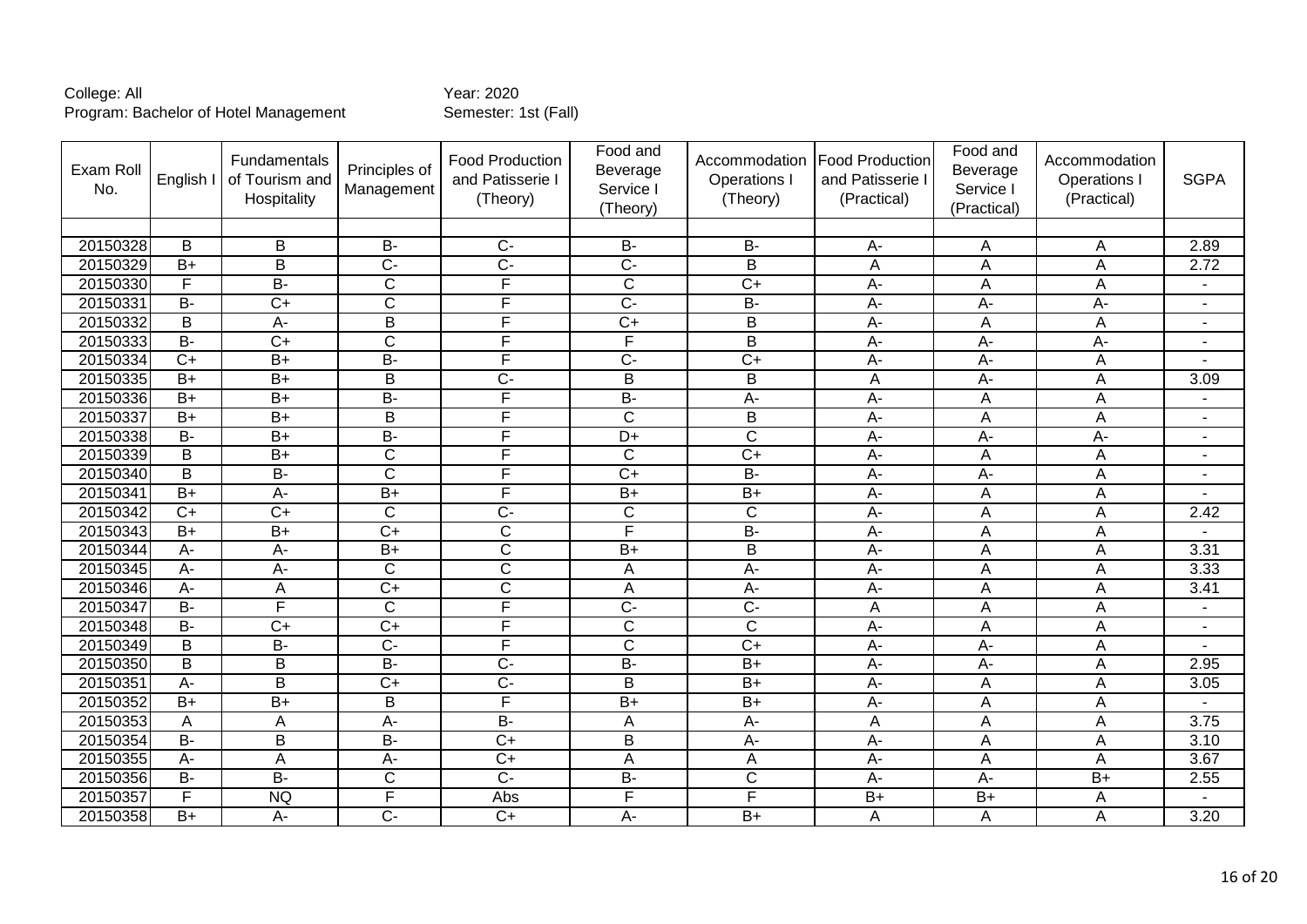| Exam Roll<br>No. | English I       | Fundamentals<br>of Tourism and<br>Hospitality | Principles of<br>Management | <b>Food Production</b><br>and Patisserie I<br>(Theory) | Food and<br>Beverage<br>Service I<br>(Theory) | Accommodation<br>Operations I<br>(Theory) | <b>Food Production</b><br>and Patisserie I<br>(Practical) | Food and<br>Beverage<br>Service I<br>(Practical) | Accommodation<br><b>Operations</b><br>(Practical) | <b>SGPA</b>    |
|------------------|-----------------|-----------------------------------------------|-----------------------------|--------------------------------------------------------|-----------------------------------------------|-------------------------------------------|-----------------------------------------------------------|--------------------------------------------------|---------------------------------------------------|----------------|
|                  |                 |                                               |                             |                                                        |                                               |                                           |                                                           |                                                  |                                                   |                |
| 20150359         | B               | A-                                            | $B -$                       | $\overline{C}$                                         | $B -$                                         | $B+$                                      | A-                                                        | A-                                               | A                                                 | 3.12           |
| 20150360         | $\overline{B}$  | $\overline{C+}$                               | $\overline{C}$              | F                                                      | Е                                             | $\overline{C}$                            | $\overline{A}$ -                                          | $\overline{A}$ -                                 | A                                                 |                |
| 20150361         | $\overline{B}$  | $\overline{C}$                                | $\overline{C}$ -            | F                                                      | Expelled                                      | $\overline{\mathsf{F}}$                   | A-                                                        | $\overline{A}$ -                                 | $\overline{A}$                                    | $\sim$         |
| 20150362         | B               | $\overline{B+}$                               | $\overline{\text{c}}$       | F                                                      | C                                             | $\overline{\text{c}}$                     | $A -$                                                     | A-                                               | $\overline{A}$                                    |                |
| 20150363         | A-              | Α                                             | $\overline{B}$              | $\overline{\text{c}}$                                  | $\overline{B}$                                | $\overline{A}$ -                          | $A -$                                                     | A-                                               | A                                                 | 3.35           |
| 20150364         | B               | $B+$                                          | C                           | $\overline{\mathsf{F}}$                                | B                                             | $C+$                                      | A-                                                        | A-                                               | A                                                 |                |
| 20150365         | $A -$           | A                                             | A-                          | C                                                      | A-                                            | $\overline{B+}$                           | A                                                         | A                                                | $\overline{A}$                                    | 3.52           |
| 20150366         | B               | $\overline{B}$                                | $\overline{C}$              | F                                                      | $\overline{C}$                                | $\overline{C}$                            | $\overline{A}$ -                                          | A                                                | A                                                 |                |
| 20150367         | $\overline{B}$  | B                                             | $\overline{\text{c}}$       | F                                                      | $\overline{C+}$                               | $\overline{A}$                            | A-                                                        | A                                                | A                                                 |                |
| 20150368         | $A -$           | B                                             | $\overline{C}$              | F                                                      | Expelled                                      | $\overline{B}$                            | A                                                         | $A-$                                             | A                                                 |                |
| 20150369         | A-              | Α                                             | $\overline{B}$              | $\overline{\text{c}}$                                  | B                                             | $\overline{B+}$                           | A-                                                        | A                                                | A                                                 | 3.31           |
| 20150370         | $B+$            | Α                                             | $A -$                       | $\overline{C+}$                                        | Expelled                                      | $\overline{B+}$                           | $A -$                                                     | A                                                | A                                                 |                |
| 20150371         | $A -$           | A                                             | B                           | $C+$                                                   | A-                                            | A-                                        | A-                                                        | Α                                                | Α                                                 | 3.50           |
| 20150372         | $\overline{B}$  | $\overline{A}$                                | $\overline{B+}$             | $\overline{\text{c}}$                                  | $\overline{C}$                                | $A -$                                     | $\overline{A}$ -                                          | A                                                | $\overline{A}$                                    | 3.18           |
| 20150373         | $A -$           | A                                             | A-                          | $\overline{B}$                                         | A                                             | A-                                        | A-                                                        | A                                                | A                                                 | 3.73           |
| 20150374         | A-              | A                                             | $B+$                        | $\overline{C}$                                         | $A -$                                         | $B+$                                      | A-                                                        | A                                                | A                                                 | 3.49           |
| 20150375         | $\overline{B}$  | $\overline{B}$                                | $\overline{C+}$             | F                                                      | $\overline{C}$                                | B                                         | $\overline{A}$ -                                          | A                                                | A                                                 | ÷,             |
| 20150376         | $A -$           | A                                             | B                           | $\overline{\text{c}}$                                  | $\overline{C}$                                | $\overline{\text{c}}$                     | $\overline{A}$ -                                          | $A -$                                            | $\overline{A}$ -                                  | 2.97           |
| 20150377         | B               | B                                             | $C+$                        | $\overline{\text{c}}$                                  | B                                             | $B+$                                      | A-                                                        | A                                                | $\overline{A}$                                    | 2.99           |
| 20150378         | $\overline{B}$  | Α                                             | $B -$                       | $\overline{\text{c}}$                                  | $\overline{A}$                                | $\overline{B+}$                           | $\overline{A}$ -                                          | A                                                | A                                                 | 3.31           |
| 20150379         | $B+$            | $B+$                                          | B                           | $B+$                                                   | $A -$                                         | B                                         | A                                                         | A                                                | A                                                 | 3.41           |
| 20150380         | $\overline{?}$  | $\overline{C}$                                | $\overline{B}$              | $\overline{C}$ -                                       | $\overline{C}$                                | $\overline{C}$                            | $\overline{A}$                                            | $\overline{A}$ -                                 | $\overline{A}$                                    |                |
| 20150381         | $\overline{B}$  | $A -$                                         | B-                          | $\overline{B}$                                         | $\overline{B}$                                | $\overline{C}$                            | $\overline{A}$ -                                          | A                                                | $\overline{A}$                                    | 3.18           |
| 20150384         | B               | $\overline{B+}$                               | B                           | A-                                                     | $\overline{C}$                                | A-                                        | A                                                         | A                                                | A                                                 | 3.29           |
| 20150385         | $B+$            | $\overline{B}$                                | $\overline{B}$              | $\overline{B}$                                         | F                                             | $A-$                                      | A                                                         | A                                                | $\overline{A}$                                    |                |
| 20150386         | $A -$           | $B -$                                         | $\overline{B}$              | A-                                                     | $\overline{C}$                                | A-                                        | A                                                         | Α                                                | A                                                 | 3.27           |
| 20150387         | $\overline{C}$  | A-                                            | $\overline{C}$              | $\overline{B}$                                         | $\overline{C}$                                | $\overline{C}$                            | $A -$                                                     | A                                                | A                                                 | 2.74           |
| 20150388         | F               | $\overline{F}$                                | F                           | F                                                      | Expelled                                      | $\overline{\mathsf{F}}$                   | B                                                         | A-                                               | A                                                 | $\blacksquare$ |
| 20150389         | C               | $\overline{C}$ -                              | $\overline{C}$              | Ē                                                      | ⊏                                             | F                                         | $\overline{B}$                                            | A-                                               | A                                                 | $\overline{a}$ |
| 20150390         | $\overline{B+}$ | A                                             | A-                          | $\overline{B}$                                         | B                                             | A                                         | $\overline{A}$                                            | A                                                | A                                                 | 3.54           |
| 20150391         | B               | $\overline{B}$                                | $B+$                        | A-                                                     | C                                             | A                                         | A                                                         | A-                                               | A                                                 | 3.27           |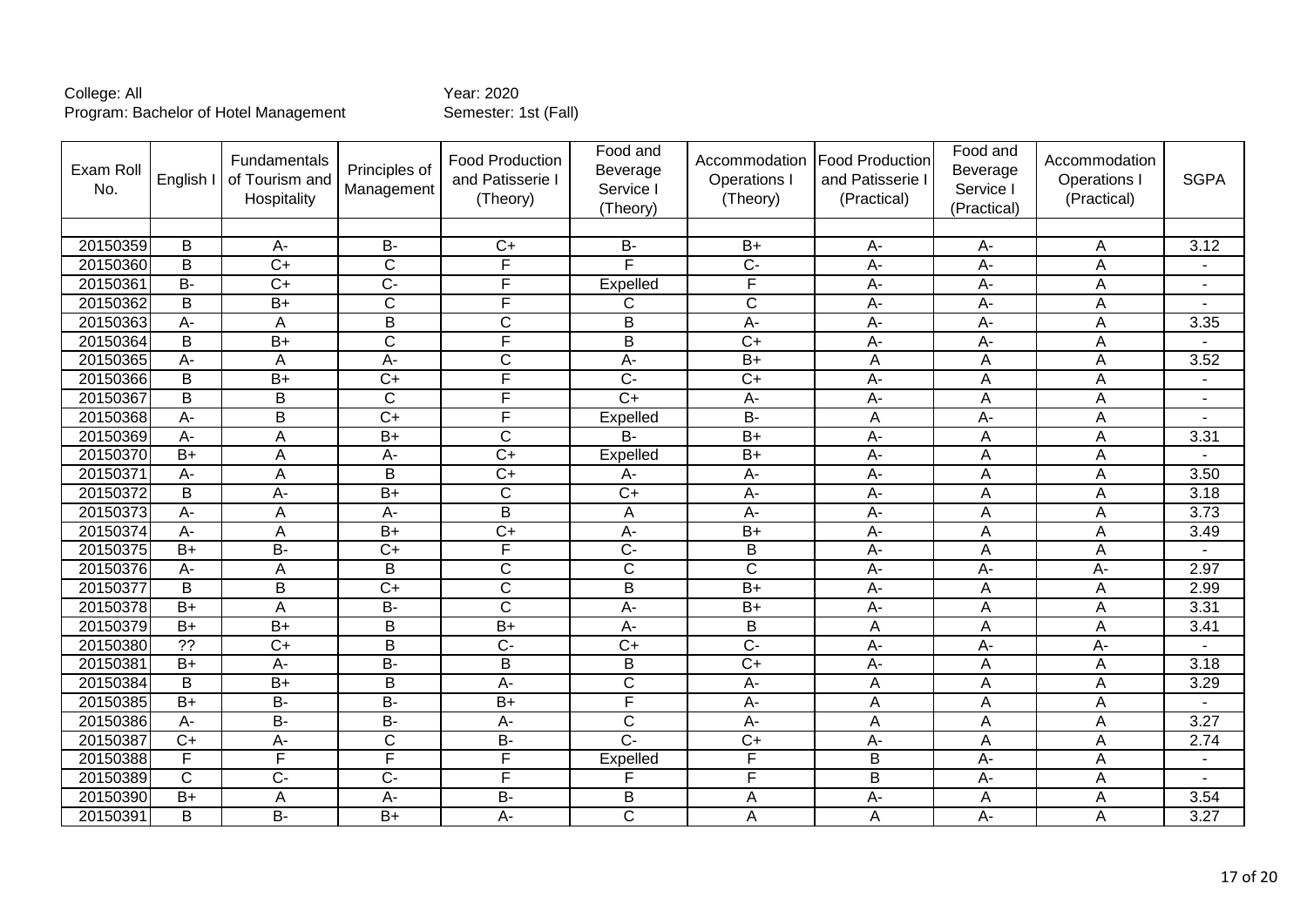| Exam Roll<br>No. | English I        | Fundamentals<br>of Tourism and<br>Hospitality | Principles of<br>Management | <b>Food Production</b><br>and Patisserie I<br>(Theory) | Food and<br>Beverage<br>Service I<br>(Theory) | Accommodation<br>Operations I<br>(Theory) | <b>Food Production</b><br>and Patisserie I<br>(Practical) | Food and<br>Beverage<br>Service I<br>(Practical) | Accommodation<br><b>Operations</b><br>(Practical) | <b>SGPA</b>              |
|------------------|------------------|-----------------------------------------------|-----------------------------|--------------------------------------------------------|-----------------------------------------------|-------------------------------------------|-----------------------------------------------------------|--------------------------------------------------|---------------------------------------------------|--------------------------|
|                  |                  |                                               |                             |                                                        |                                               |                                           |                                                           |                                                  |                                                   |                          |
| 20150392         | A-               | $A -$                                         | A                           | Α                                                      | $A -$                                         | A                                         | A                                                         | A                                                | A                                                 | 3.88                     |
| 20150393         | $\overline{C}$   | $\overline{C}$                                | F                           | F                                                      | F                                             | $\overline{D+}$                           | $\overline{B+}$                                           | A-                                               | A                                                 |                          |
| 20150394         | $\overline{C}$   | $\overline{C}$                                | $\mathsf C$                 | $\overline{C}$                                         | $D+$                                          | $\overline{C}$                            | B                                                         | A-                                               | A                                                 | 2.10                     |
| 20150395         | <b>B-</b>        | $C+$                                          | $C -$                       | B                                                      | $\overline{C}$                                | B                                         | $A -$                                                     | A                                                | A                                                 | 2.70                     |
| 20150396         | $\overline{B}$   | $A -$                                         | $\overline{B}$              | $A -$                                                  | $\overline{B}$                                | A                                         | $\overline{A}$ -                                          | A                                                | A                                                 | 3.46                     |
| 20150397         | $\mathsf{C}$     | $\overline{B}$                                | D+                          | $C+$                                                   | $D+$                                          | $C+$                                      | A                                                         | A                                                | A                                                 | 2.39                     |
| 20150398         | $\overline{A}$   | $\overline{\mathsf{B}}$                       | A-                          | $\overline{B}$                                         | $\overline{C+}$                               | $\overline{A}$                            | A                                                         | A                                                | $\overline{A}$                                    | 3.43                     |
| 20150399         | $\overline{C}$   | $\overline{C}$                                | $\overline{C}$              | $\overline{C+}$                                        | F                                             | $\overline{C}$                            | $\overline{A}$ -                                          | A                                                | A                                                 |                          |
| 20150400         | A                | A-                                            | A                           | $\overline{B+}$                                        | B                                             | A                                         | A                                                         | A                                                | $\overline{A}$                                    | 3.73                     |
| 20150401         | Α                | $\overline{C}$                                | $\overline{B}$              | B                                                      | $\overline{C}$                                | $\overline{A}$ -                          | A                                                         | A                                                | $\overline{A}$                                    | 3.08                     |
| 20150402         | $\overline{B}$   | $\overline{\text{c}}$                         | $\overline{\mathsf{C}}$     | $\overline{B}$                                         | $\overline{D+}$                               | $B -$                                     | A                                                         | A                                                | A                                                 | 2.67                     |
| 20150403         | $\mathsf{C}$     | $\mathsf{C}$                                  | $\overline{C}$              | $\overline{\text{c}}$                                  | $D+$                                          | $\overline{C}$                            | $B+$                                                      | A                                                | A                                                 | 2.30                     |
| 20150404         | A                | A                                             | A                           | A-                                                     | $\overline{C}$                                | A                                         | A                                                         | A                                                | A                                                 | 3.73                     |
| 20150405         | Abs              | F                                             | F                           | Abs                                                    | F                                             | $\overline{F}$                            | A                                                         | A                                                | A                                                 | $\overline{\phantom{a}}$ |
| 20150406         | $\overline{C}$   | $\overline{C}$                                | $\overline{C}$              | $\overline{B}$                                         | F                                             | $C -$                                     | $B+$                                                      | $\overline{A}$ -                                 | A                                                 | $\sim$                   |
| 20150407         | $B -$            | $\overline{\mathsf{F}}$                       | $\overline{C+}$             | $\overline{C}$                                         | F                                             | $\overline{C}$                            | A                                                         | A                                                | A                                                 |                          |
| 20150408         | A-               | $\overline{B}$                                | A-                          | $B+$                                                   | $\overline{C+}$                               | $A -$                                     | $\overline{A}$                                            | A                                                | A                                                 | 3.47                     |
| 20150409         | $\mathsf C$      | $\overline{C}$                                | $\overline{C}$              | $\overline{B}$                                         | F                                             | $\overline{B+}$                           | A                                                         | A                                                | A                                                 |                          |
| 20150410         | B                | <b>B-</b>                                     | B-                          | <b>B-</b>                                              | $\overline{C}$                                | $\overline{C}$                            | A-                                                        | A                                                | A                                                 | 2.79                     |
| 20150411         | A                | A                                             | A                           | A                                                      | $\overline{B}$                                | A                                         | A                                                         | A                                                | A                                                 | 3.87                     |
| 20150412         | A-               | A                                             | A                           | A                                                      | B                                             | A                                         | $\overline{A}$                                            | A                                                | A                                                 | 3.81                     |
| 20150413         | $B+$             | $\overline{C}$                                | $\mathsf C$                 | $\overline{C}$                                         | $B -$                                         | $\overline{B+}$                           | A                                                         | A                                                | A                                                 | 2.90                     |
| 20150414         | $\overline{B}$   | $B -$                                         | $B -$                       | F                                                      | $\overline{C}$                                | $B+$                                      | A                                                         | A                                                | Α                                                 | $\overline{\phantom{a}}$ |
| 20150415         | $\overline{C}$ - | $\overline{C}$                                | $\overline{D+}$             | F                                                      | $\overline{D+}$                               | $\overline{C}$                            | A                                                         | B                                                | A                                                 |                          |
| 20150416         | Abs              | $\overline{C}$                                | F                           | Abs                                                    | Abs                                           | Abs                                       | $B+$                                                      | B                                                | Α                                                 |                          |
| 20150417         | $\overline{C+}$  | $\overline{C}$                                | $\overline{B}$              | F                                                      | $\overline{D+}$                               | $\overline{\text{c}}$                     | $\overline{B+}$                                           | $\overline{A}$ -                                 | A                                                 |                          |
| 20150418         | A-               | B                                             | В-                          | A-                                                     | <b>B-</b>                                     | A-                                        | A                                                         | A                                                | Α                                                 | 3.38                     |
| 20150419         | B                | $\overline{C}$                                | $\overline{C+}$             | F                                                      | $\overline{C}$                                | $\overline{C}$                            | A                                                         | $\overline{A}$ -                                 | A                                                 | $\blacksquare$           |
| 20150420         | F                | $\overline{C}$                                | F                           | F                                                      | F                                             | F                                         | A-                                                        | B                                                | A                                                 | ٠                        |
| 20150421         | $\overline{B}$   | $\overline{B}$                                | $\overline{C}$              | F                                                      | F                                             | F                                         | $A -$                                                     | B                                                | A                                                 |                          |
| 20150422         | F                | $\overline{C}$                                | F                           | F                                                      | F                                             | $\overline{D+}$                           | $\overline{A}$ -                                          | $B+$                                             | A                                                 |                          |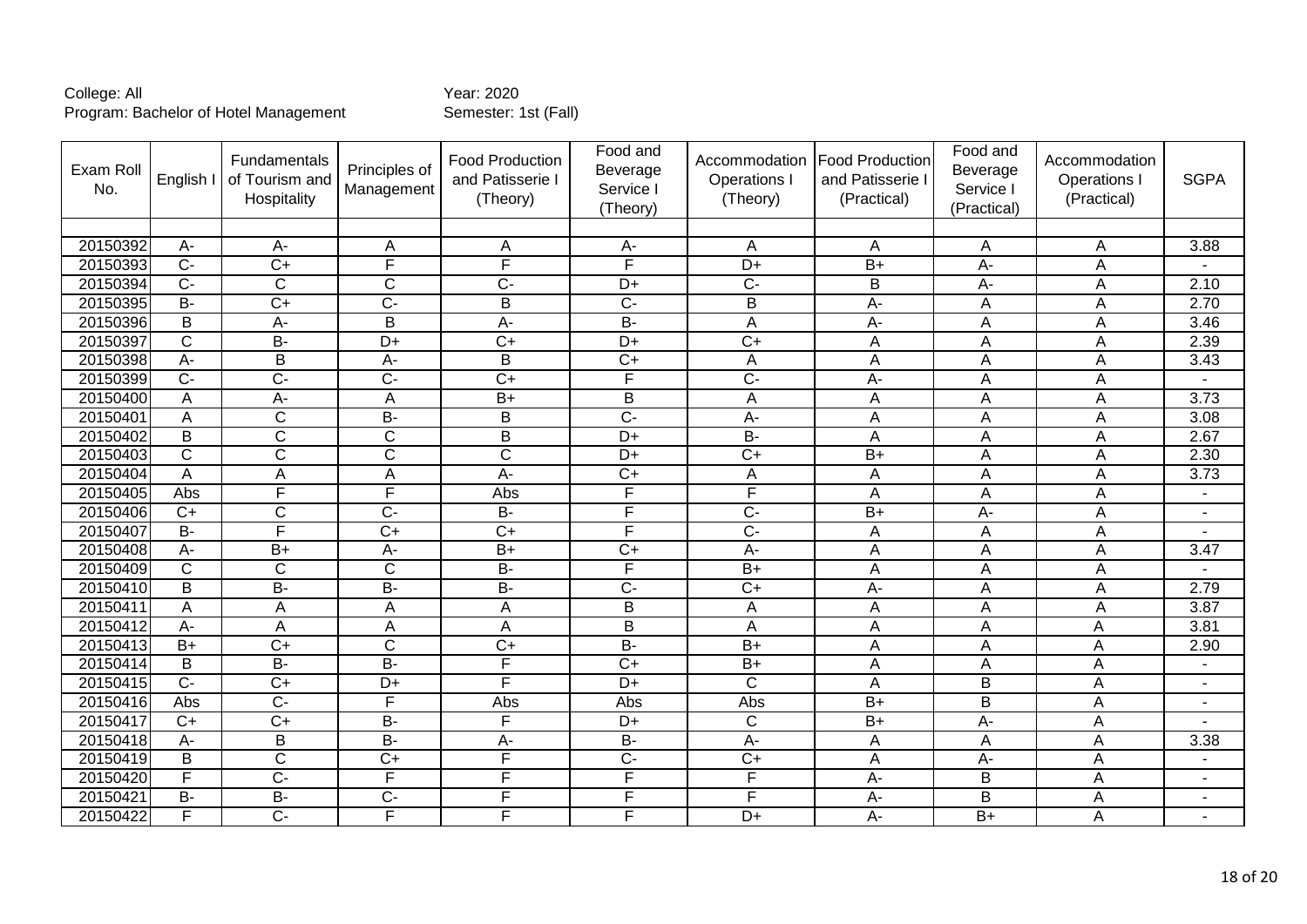| Exam Roll<br>No. | English I             | Fundamentals<br>of Tourism and<br>Hospitality | Principles of<br>Management | Food Production<br>and Patisserie I<br>(Theory) | Food and<br>Beverage<br>Service I<br>(Theory) | Accommodation<br>Operations I<br>(Theory) | <b>Food Production</b><br>and Patisserie I<br>(Practical) | Food and<br>Beverage<br>Service I<br>(Practical) | Accommodation<br>Operations I<br>(Practical) | <b>SGPA</b>              |
|------------------|-----------------------|-----------------------------------------------|-----------------------------|-------------------------------------------------|-----------------------------------------------|-------------------------------------------|-----------------------------------------------------------|--------------------------------------------------|----------------------------------------------|--------------------------|
|                  |                       |                                               |                             |                                                 |                                               |                                           |                                                           |                                                  |                                              |                          |
| 20150423         | $B+$                  | B                                             | $C+$                        | F                                               | $\overline{C}$                                | $C -$                                     | A                                                         | $B+$                                             | Α                                            |                          |
| 20150424         | $\overline{B+}$       | $A -$                                         | B                           | F                                               | $\overline{C}$ -                              | $\overline{B+}$                           | A                                                         | A                                                | $\overline{A}$                               | $\overline{a}$           |
| 20150425         | A-                    | A-                                            | A-                          | $\overline{\mathsf{F}}$                         | $\overline{C+}$                               | $\overline{A}$                            | A                                                         | A                                                | A                                            |                          |
| 20150426         | $B+$                  | $B+$                                          | <b>B-</b>                   | <b>B-</b>                                       | $\overline{C}$                                | A-                                        | Α                                                         | Α                                                | A                                            | 3.18                     |
| 20150427         | $\overline{B}$        | $\overline{B}$                                | $\overline{\mathsf{C}}$     | $\overline{\mathsf{C}}$                         | $\overline{\text{c}}$                         | A-                                        | A                                                         | A                                                | A                                            | 2.87                     |
| 20150428         | $\overline{C}$        | $\overline{C}$                                | $\overline{C}$              | $\overline{C+}$                                 | $\overline{D+}$                               | $\overline{B+}$                           | A-                                                        | A-                                               | A                                            | 2.38                     |
| 20150429         | A-                    | $\overline{A}$                                | A-                          | A                                               | B                                             | A-                                        | A                                                         | A                                                | A                                            | 3.69                     |
| 20150431         | $\overline{B}$        | $\overline{C}$                                | F                           | F                                               | $\overline{\mathsf{B}}$                       | $\overline{\text{c}}$                     | Α                                                         | Α                                                | A                                            | $\blacksquare$           |
| 20150432         | Abs                   | Abs                                           | Abs                         | Abs                                             | Abs                                           | Abs                                       | A                                                         | A                                                | A                                            | $\overline{\phantom{a}}$ |
| 20150433         | $\mathsf{C}$          | $C+$                                          | $\mathsf{C}$                | F                                               | B                                             | $D+$                                      | Α                                                         | Α                                                | A                                            |                          |
| 20150434         | $B -$                 | $\overline{B}$                                | A-                          | $\overline{C+}$                                 | $\overline{A}$ -                              | $B -$                                     | A                                                         | A                                                | A                                            | 3.17                     |
| 20150435         | $\mathsf{C}$          | $\mathsf{C}$                                  | $\mathsf C$                 | F                                               | $A-$                                          | C                                         | A                                                         | Α                                                | Α                                            | $\overline{\phantom{a}}$ |
| 20150436         | $B -$                 | $\overline{C}$                                | F                           | $\overline{\mathsf{F}}$                         | F                                             | F                                         | A                                                         | A                                                | A                                            | $\blacksquare$           |
| 20150437         | F                     | $\overline{C}$                                | F                           | F                                               | $\overline{C+}$                               | F                                         | A-                                                        | $\overline{A}$ -                                 | $\overline{A}$                               | ٠                        |
| 20150438         | B                     | F                                             | E                           | F                                               | $\overline{C}$                                | $\overline{C}$                            | A                                                         | A                                                | A                                            | ٠                        |
| 20150439         | $\overline{C}$        | $\overline{B}$                                | F                           | F                                               | $\overline{C+}$                               | $B -$                                     | A                                                         | A                                                | A                                            | $\blacksquare$           |
| 20150440         | $\overline{B}$        | $\overline{C}$                                | $\overline{C}$              | F                                               | A                                             | $\overline{C}$                            | A                                                         | Α                                                | A                                            | $\blacksquare$           |
| 20150441         | Abs                   | Abs                                           | Abs                         | Abs                                             | Abs                                           | Abs                                       | $B+$                                                      | $B+$                                             | $B+$                                         | $\overline{\phantom{a}}$ |
| 20150442         | $C+$                  | $C+$                                          | C                           | F                                               | $B+$                                          | $C -$                                     | A                                                         | Α                                                | A                                            | $\overline{a}$           |
| 20150443         | $\overline{\text{c}}$ | $\overline{C+}$                               | $\overline{\text{c}}$       | F                                               | $\overline{\mathsf{B}}$                       | $A -$                                     | A                                                         | A                                                | A                                            | ٠                        |
| 20150444         | $\mathsf{C}$          | $\mathsf{C}$                                  | $\overline{C}$              | E                                               | $B+$                                          | $\mathsf{C}$                              | A                                                         | Α                                                | A                                            | $\blacksquare$           |
| 20150445         | $\overline{B}$        | $\overline{C}$                                | $\overline{C+}$             | F                                               | $\overline{A}$                                | $\overline{\text{c}}$                     | A                                                         | A                                                | A                                            |                          |
| 20150448         | $\overline{B+}$       | $\overline{\mathsf{C}}$                       | Α                           | A                                               | $B+$                                          | A                                         | Α                                                         | A                                                | A                                            | 3.55                     |
| 20150449         | B                     | $\overline{C}$                                | $\overline{C+}$             | $\overline{B}$                                  | $\overline{C}$                                | A-                                        | A                                                         | A                                                | A                                            | 2.93                     |
| 20150450         | $B -$                 | Abs                                           | $\mathsf{C}$                | A-                                              | B                                             | A-                                        | A                                                         | Α                                                | A                                            | $\blacksquare$           |
| 20150451         | $\overline{B}$        | $\overline{B+}$                               | $\overline{B}$              | A                                               | $A-$                                          | A-                                        | A                                                         | A                                                | A                                            | 3.48                     |
| 20150452         | $\overline{B}$        | $\overline{B+}$                               | $\overline{B}$              | A                                               | $B -$                                         | A-                                        | A                                                         | A                                                | A                                            | 3.35                     |
| 20150453         | $\mathsf{C}$          | $\mathsf{C}$                                  | $\overline{F}$              | $\overline{C}$                                  | F                                             | $\mathsf{C}$                              | A                                                         | A                                                | A                                            |                          |
| 20150454         | A-                    | $\overline{\mathsf{B}}$                       | A                           | $\overline{A}$ -                                | $\overline{C}$                                | $\overline{A}$ -                          | A                                                         | A                                                | A                                            | 3.48                     |
| 20150455         | $B+$                  | A-                                            | $C+$                        | B                                               | $\overline{C}$                                | B                                         | A                                                         | А                                                | A                                            | 3.11                     |
| 20150456         | B                     | $A -$                                         | B                           | A                                               | $\overline{C}$                                | A-                                        | A                                                         | Α                                                | A                                            | 3.35                     |